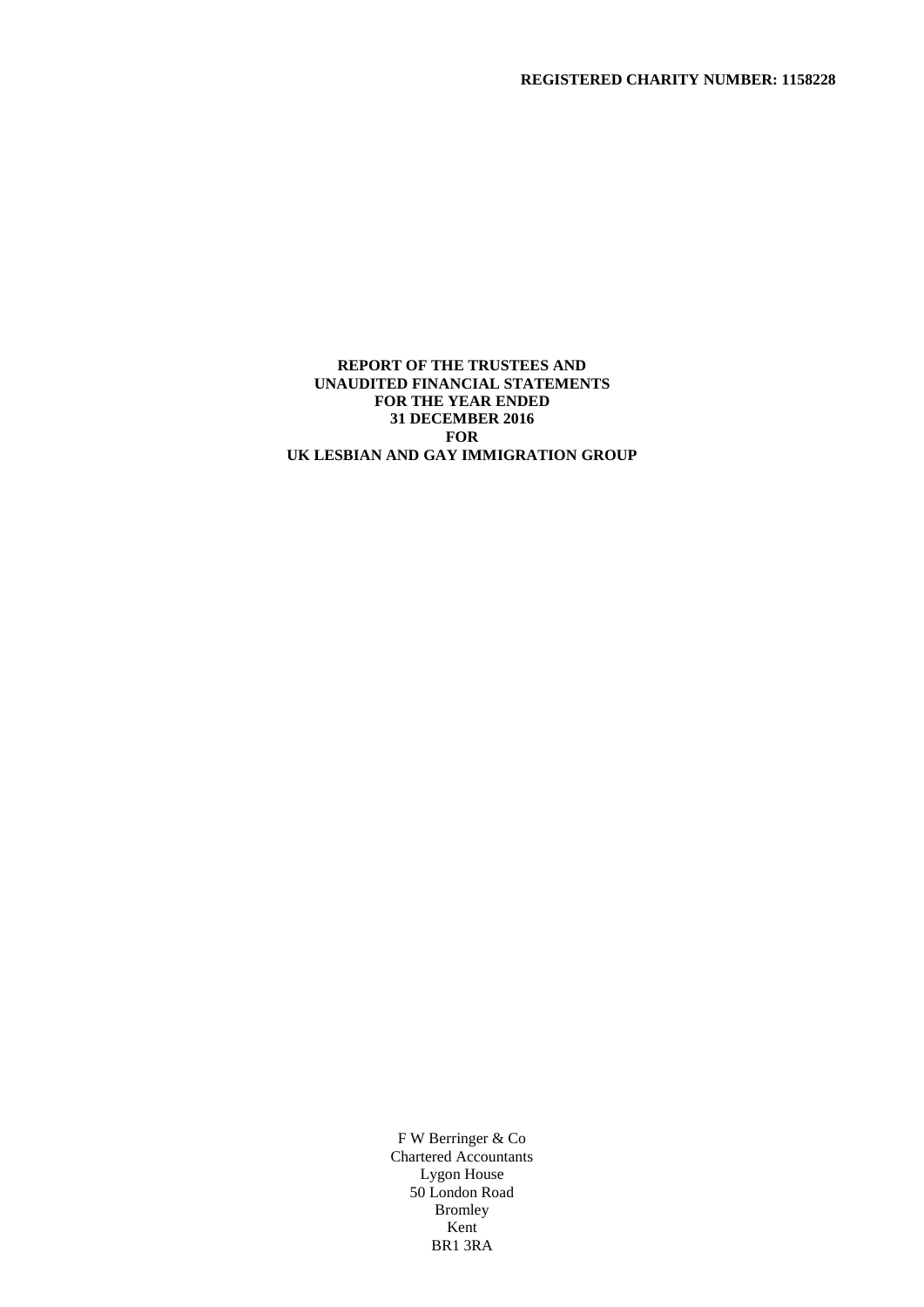# **CONTENTS OF THE FINANCIAL STATEMENTS for the year ended 31 December 2016**

|                                            | Page         |
|--------------------------------------------|--------------|
| Reference and administrative details       | 1            |
| Report of the trustees                     | $2$ to 10    |
| Independent examiner's report              | 11           |
| Statement of financial activities          | 12           |
| Balance sheet                              | 13 to 14     |
| Notes to the financial statements          | $15$ to $20$ |
| Detailed statement of financial activities | 21 to 22     |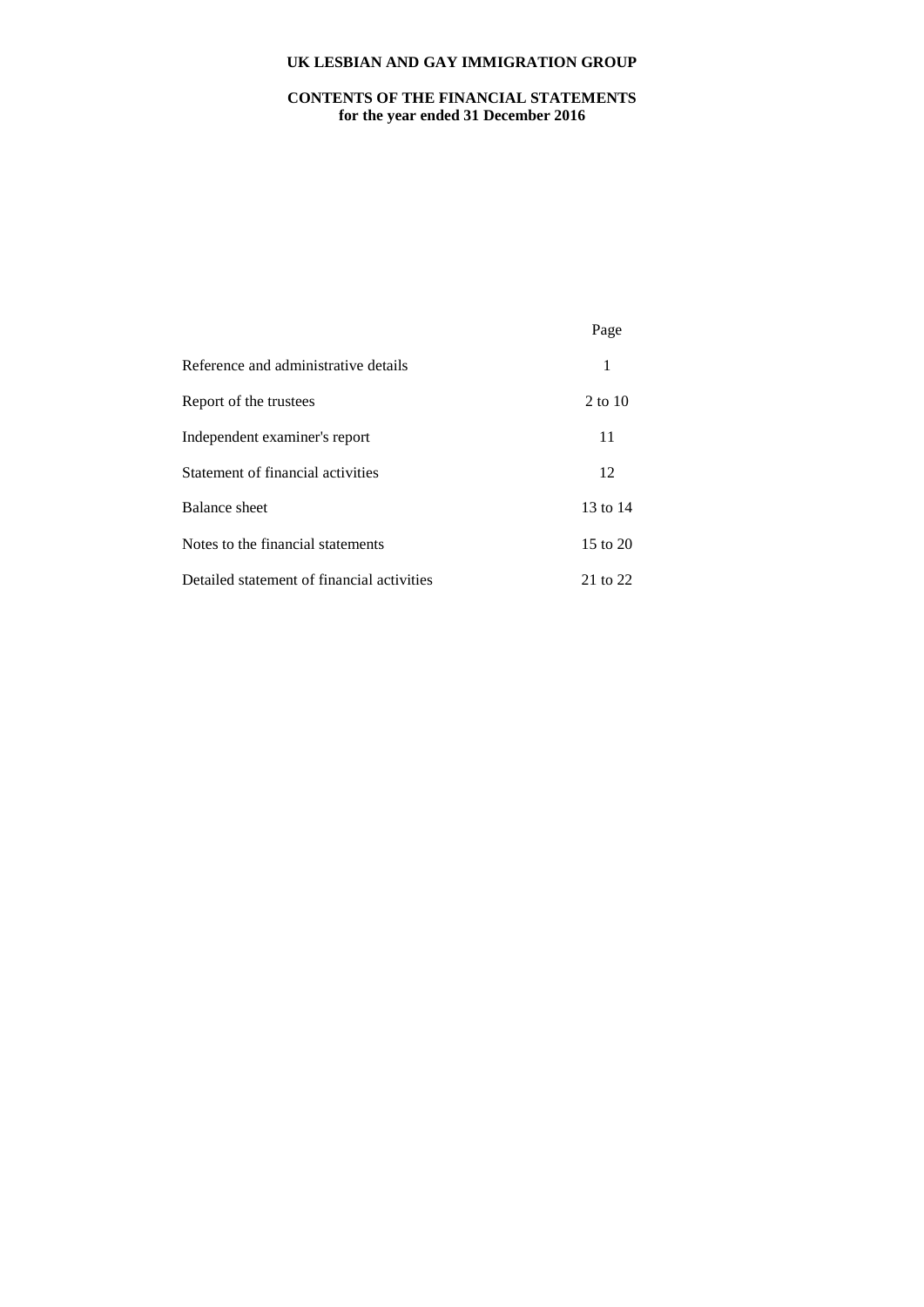# **REFERENCE AND ADMINISTRATIVE DETAILS FOR THE YEAR ENDED 31 DECEMBER 2016**

**TRUSTEES** David Chirico Bojana Asanovic (chair) Steven Onasanya Kim Manning-Cooper Jackie Peirce Sami Belaid Dr Eddie Bruce-Jones Allan Briddock

**REGISTERED OFFICE** 32 - 36 Loman Street

London SE1 0EH

**REGISTERED CHARITY NUMBER** 1158228

**INDEPENDENT EXAMINER** F W Berringer & Co

Chartered Accountants Lygon House 50 London Road Bromley Kent BR1 3RA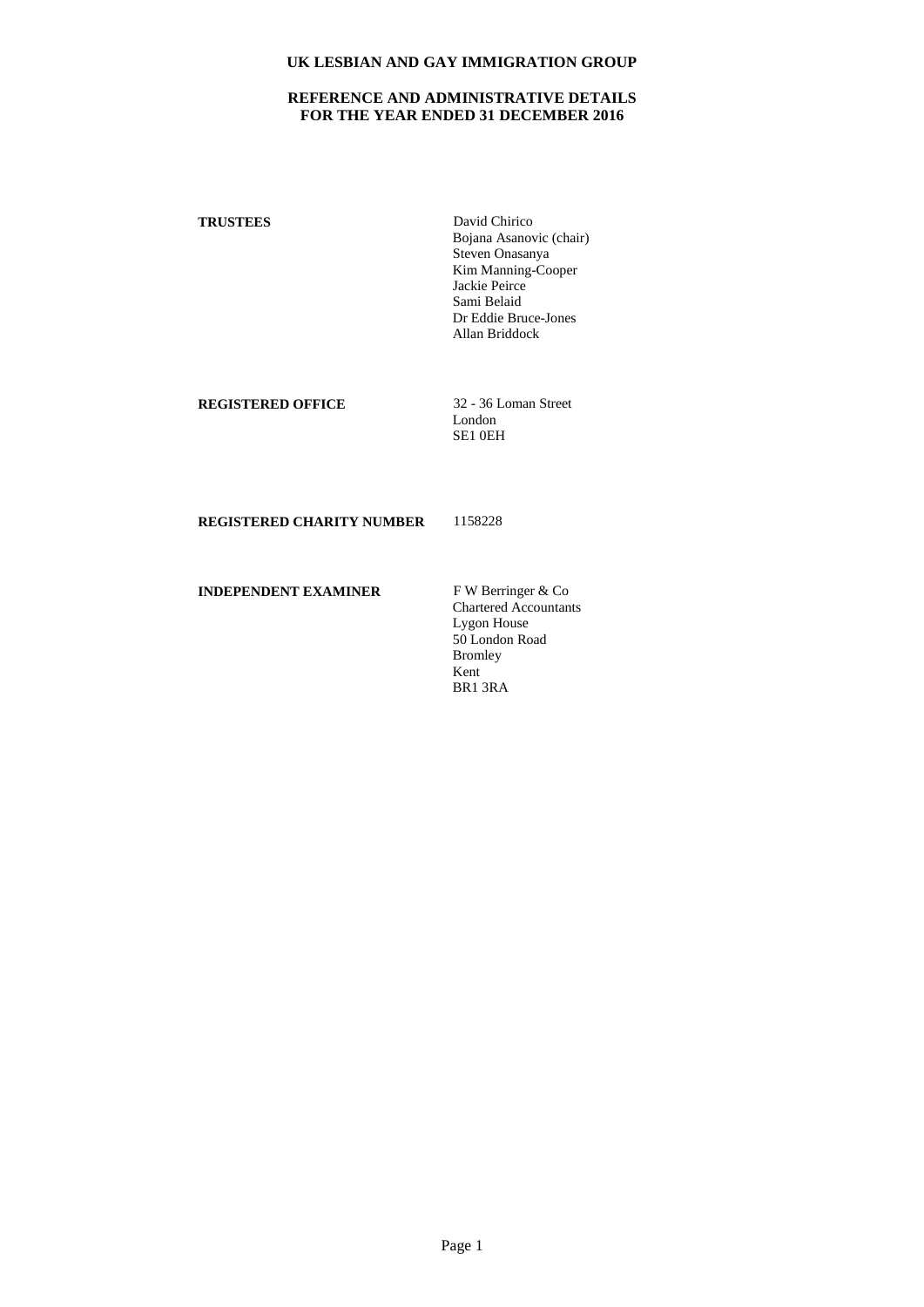# **REPORT OF THE TRUSTEES for the year ended 31 December 2016**

The trustees present their report with the financial statements of the charity for the year ended 31 December 2016. The trustees have adopted the provisions of Accounting and reporting by Charities: Statement of Recommended Practice applicable to charities preparing the accounts in accordance with the Financial Reporting Standard applicable in the UK and Republic of Ireland (FRS 102) (effective 1 January 2015).

# **OBJECTIVES AND ACTIVITIES**

# **Objectives and aims**

The objectives of the charity are to promote for the public benefit

- human rights with particular reference to the right to asylum, to freedom of movement and residence and the right not to be subject to torture or cruel, inhuman or degrading treatment, and respect for family and private life; and

- equality and diversity in the United Kingdom and internationally and in particular the elimination of discrimination on the grounds of sexual or gender identity, in particular dignity, respect and safety for lesbian, gay, bisexual, trans and intersex (LGBTI) people who have immigration issues related to their sexual or gender identity.

We aim to achieve that by:

- (1) the provision of specialist legal advice and assistance in the field of immigration and asylum law to people who are unable to obtain such legal advice, assistance and representation as a result of their lack of resources;
- (2) the relief of need amongst LGBTI asylum seekers and refugees by the provision of non-legal support;
- (3) conducting or commissioning research in immigration law and policy and publishing the same to the public;
- (4) raising awareness of any aspects of discrimination in society relating to immigration issues for LGBTI people by publications, lectures, media, public advocacy and other means of communication;
- (5) conducting or commissioning research on human rights, equality and diversity relating to immigration issues for LGBTI people and publishing the results of the same to the public;
- (6) advancing education in human rights, equality and diversity relating to immigration issues for LGBTI people whether by teaching or producing materials;
- (7) cultivating a sentiment in favour of human rights, equality and diversity relating to immigration issues for LGBTI people by the use of publications, codes of practice, the media and public advocacy;
- (8) advocating for the rights of LGBTI people outside the UK;
- (9) advancing law and policy relating to human rights and equality in LGBTI asylum and immigration, nationally and internationally including commenting on proposed legislation.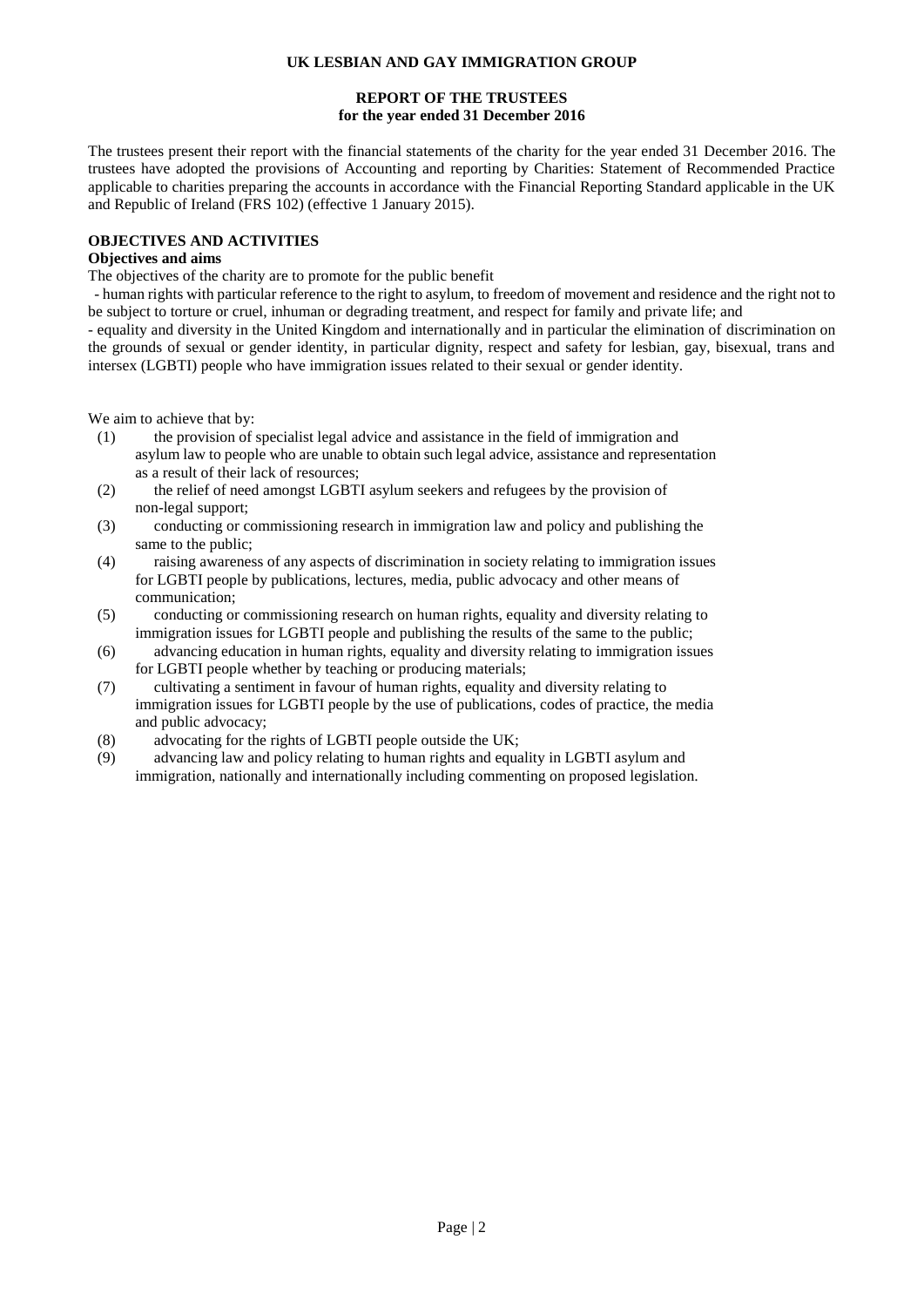## **REPORT OF THE TRUSTEES for the year ended 31 December 2016**

# **OBJECTIVES AND ACTIVITIES**

#### **Significant activities**

UKLGIG continued to provide specialist legal advice to LGBTI asylum seekers at monthly meetings provided by volunteer lawyers. There were almost 1100 attendances at those meetings in 2016 (an average of more than 90 per meeting), with some asylum seekers attending more than once particularly as they progressed through the asylum system. UKLGIG referred 111 asylum seeking clients to specialist legal aid or pro bono legal representation for those who could not afford to pay for private representation. The available capacity for specialist legal aid funded representation has continued to be much less than the demand for it, largely due to the low and uncertain remuneration provided in legal aid. Information was also provided via UKLGIG website and online forum.

UKLGIG continued to provide support other than legal advice, through its men's and women's groups, 1 to 1 support sessions, and, for the first time this year, a support group for asylum seekers and other migrants identifying as transgender, gender non-binary, intersex or queer. We provided support to LGBTI asylum seekers in detention by telephone and by visiting detainees in Colnbrook, Harmondsworth and Yarlswood IRCs. We have worked with staff and management at the detention centres to ensure the confidentiality of our visits. UKLGIG also provided social events for isolated LGBTI asylum seekers and refugees.

UKLGIG with Birmingham LBGT provided monthly support and information sessions in Birmingham to LGBTI asylum seekers.

UKLGIG continued to provide specialist legal advice on partnership applications for same sex couples at monthly meetings by specialist volunteer lawyers, which were attended by 131 people.

UKLGIG has continued to engage in a constructive dialogue with the Home Office (through the Strategic Engagement Group and other subcommittees and through ad hoc meetings and exchanges) to improve their standards of decision making and improve the experience LGBTI people have of the asylum process.

UKLGIG has produced research with Stonewall on the terrible experiences of LGBT asylum seekers in immigration detention in the UK. The research was provided to the Home Office and published on websites and referenced in the media.

UKLGIG has delivered training in the UK and around the world on different aspects of LBGTI asylum and support for LGBTI asylum seekers in other host countries. UKLGIG has worked closely on a number of occasions with colleagues at ILGA-Europe and at Transgender Europe (TGEU) to provide training and expertise to those working with LGBTI asylum seekers and refugees.

UKLGIG has have provided briefings to Government and parliamentarians and others on key human rights and equality issues facing LGBTI asylum seekers calling on its own expertise and the experiences of our clients.

UKLGIG has worked closely with many civil society groups in the UK and around the world to coordinate actions and share expertise.

#### **Public benefit**

The trustees consider that the objectives and aims stated above of the charity provide public benefit within the meaning and terms of the Charities Act 2011.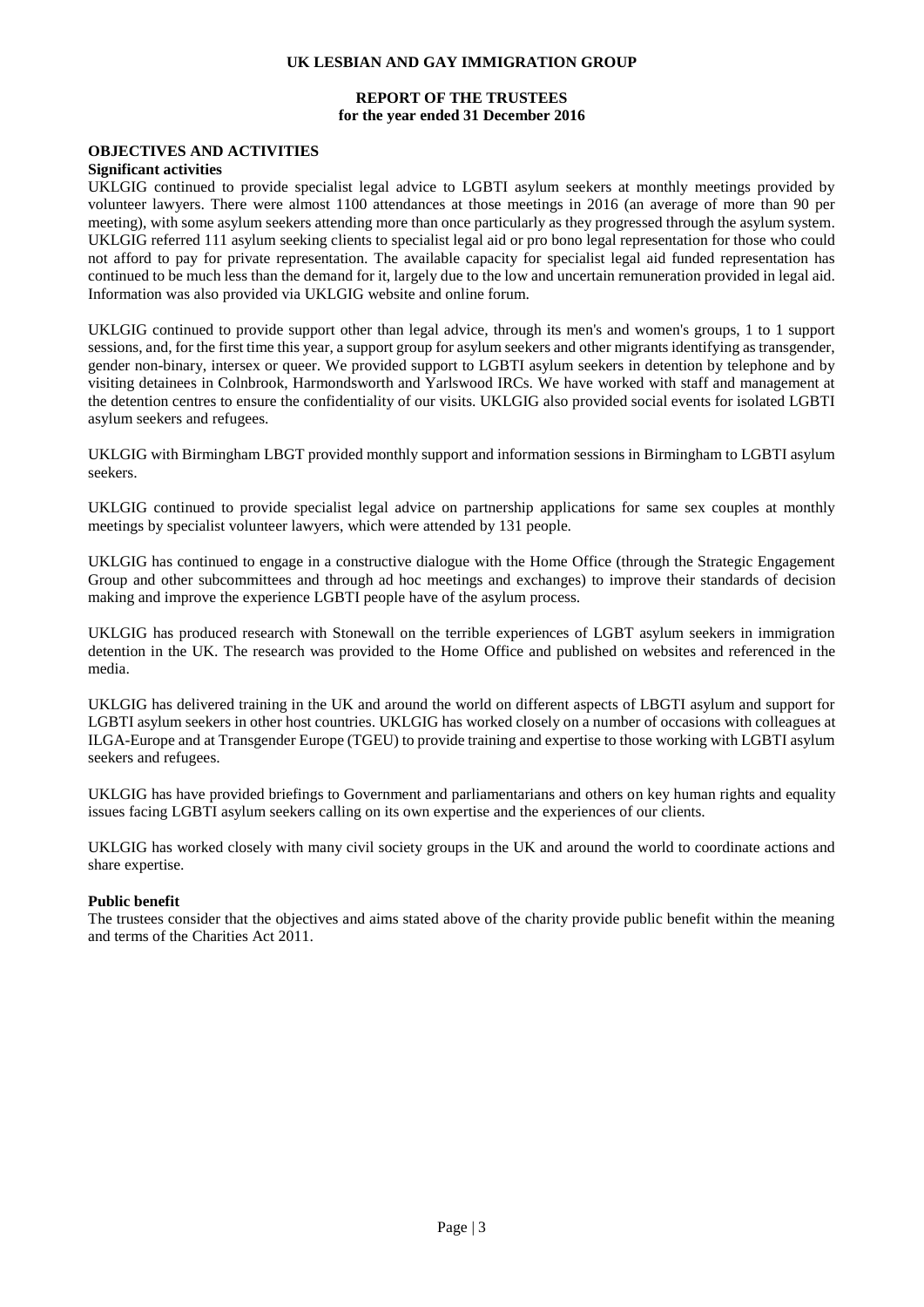# **REPORT OF THE TRUSTEES for the year ended 31 December 2016**

# **OBJECTIVES AND ACTIVITIES**

### **Volunteers**

UKLGIG had the voluntary services of 30 lawyers during the year providing specialist advice and information at meetings on asylum and partnership.

Other volunteers assisted at asylum and partnership meetings including volunteer interpreters and volunteers administer our website and online forum.

UKLGIG established a pro bono legal representation project with Linklaters LLP for them to provide free representation to LGBTI asylum seekers for whom we have not been able to secure legal aid representation.

Two interns have provided assistance to Support Workers delivering support and legal referral services to clients.

# **ACHIEVEMENT AND PERFORMANCE**

#### **Charitable activities**

These are set out in detail above and are all related to UKLGIG's objectives and aims.

#### **Fundraising activities**

UKLGIG has secured funding from a mixture of sources. We sought grant funds from a variety of funders for particular projects and core costs during the year.

UKLGIG has carried out fundraising activities including a Santa run.

UKLGIG receives subscriptions from individual supporters and from affiliated solicitor firms. It continues to promote both sources of funding but does not accept membership applications from asylum seekers, so as to avoid membership being perceived as a route to access services or as evidence confirming sexual or gender identity.

UKLGIG also receives donations some of which have been actively solicited by the Group (in mailings or social media) and some of which are unsolicited. In the year donations were received from members, sympathetic organisations and individuals and from those accessing our website or partnership advice service. Details of larger donations are included under Principal Funding Sources below.

In the year UKLGIG had 2 contracts to provide services- to carry out a research project on asylum decision making for Unbound Philanthropy and to provide monthly outreach support and information services at Birmingham LGBT.

UKLGIG does not use any professional fundraising services.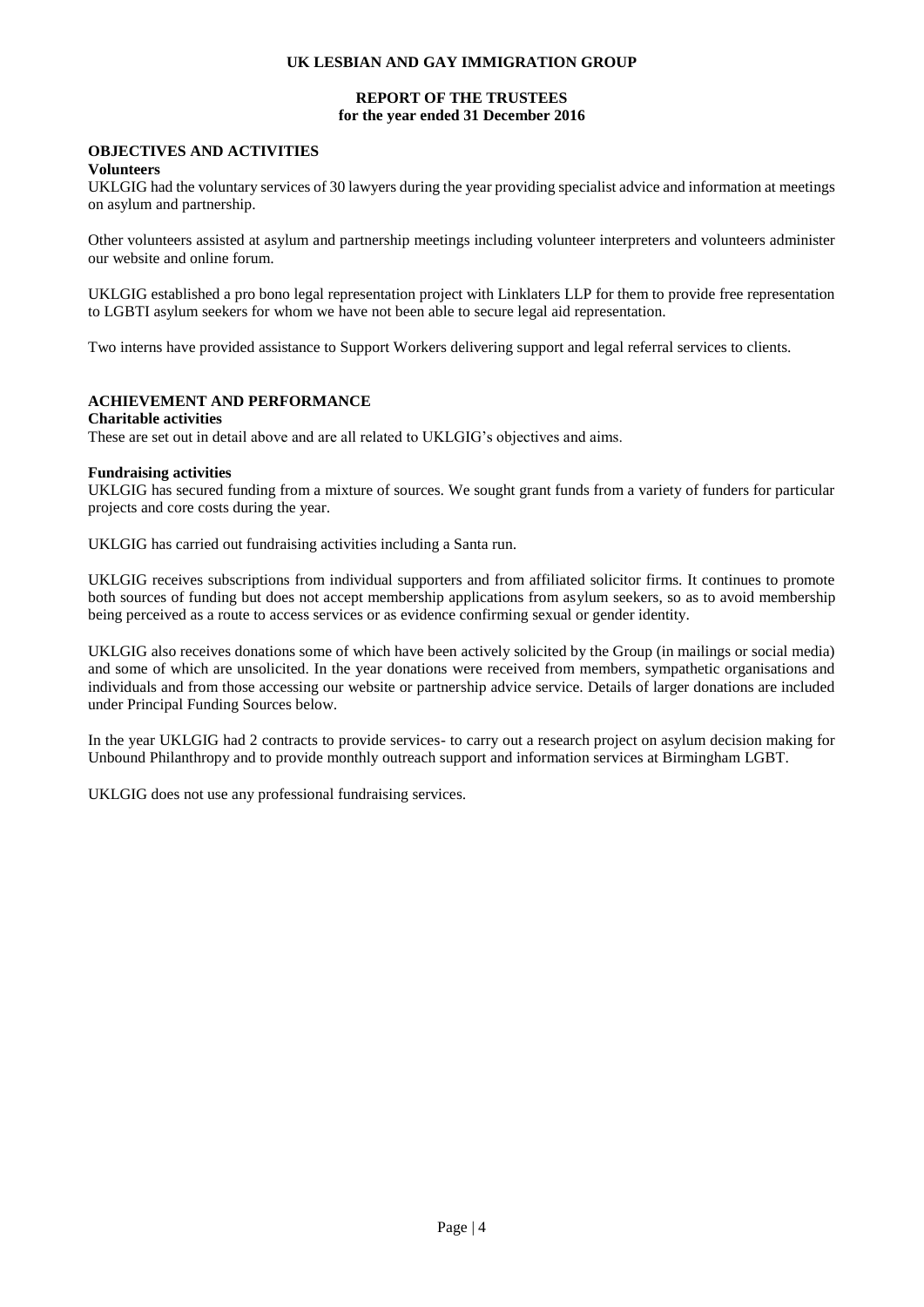### **REPORT OF THE TRUSTEES for the year ended 31 December 2016**

### **FINANCIAL REVIEW**

The financial position of the charity can be found on the main financial statements and related notes in these accounts. As this is the first set of accounts for the new CIO, there are no prior year figures. However, balances from the old entity UK Lesbian & Gay Immigration Group (Charity number 1101400) were transferred at the start of the 2016 financial year. The amount transferred from the old entity to the new CIO was £48,122 as detailed below:

| <b>Transferred balances from Charity 1101400</b> | 1st Jan 2016 |
|--------------------------------------------------|--------------|
| <b>Donor</b>                                     |              |
| <b>Barrow Cadbury Trust</b>                      | 4,834        |
| <b>Tudor Trust</b>                               | 781          |
| Trust for London                                 | 616          |
| <b>Sigrid Rausing Trust</b>                      | 238          |
| <b>Restricted Funds</b>                          | 6,469        |
| <b>Unrestricted Funds</b>                        | 41,653       |
| Total                                            | 48,122       |

The accounts of the older entity were based on the receipts and payments method so adjustments were made to the reported closing balances of the 2015 accounts (£73,997) as the new set of accounts are now based on the accruals method. Therefore, the balance transferred was less than the closing balance of the older entities' accounts

| Calculation of Balance Transferred              | £        |
|-------------------------------------------------|----------|
| UK Lesbian and Gay Immigration Group (11014010) |          |
| Total Funds as per at 31/12/2015 accounts       | 73.997   |
| <b>Adjustments</b>                              |          |
| <b>Advance Grant Tudor Trust</b>                | (25,000) |
| Accrual Adjustment                              |          |
| <b>Balance transferred as per CIO accounts</b>  | 48.122   |
|                                                 |          |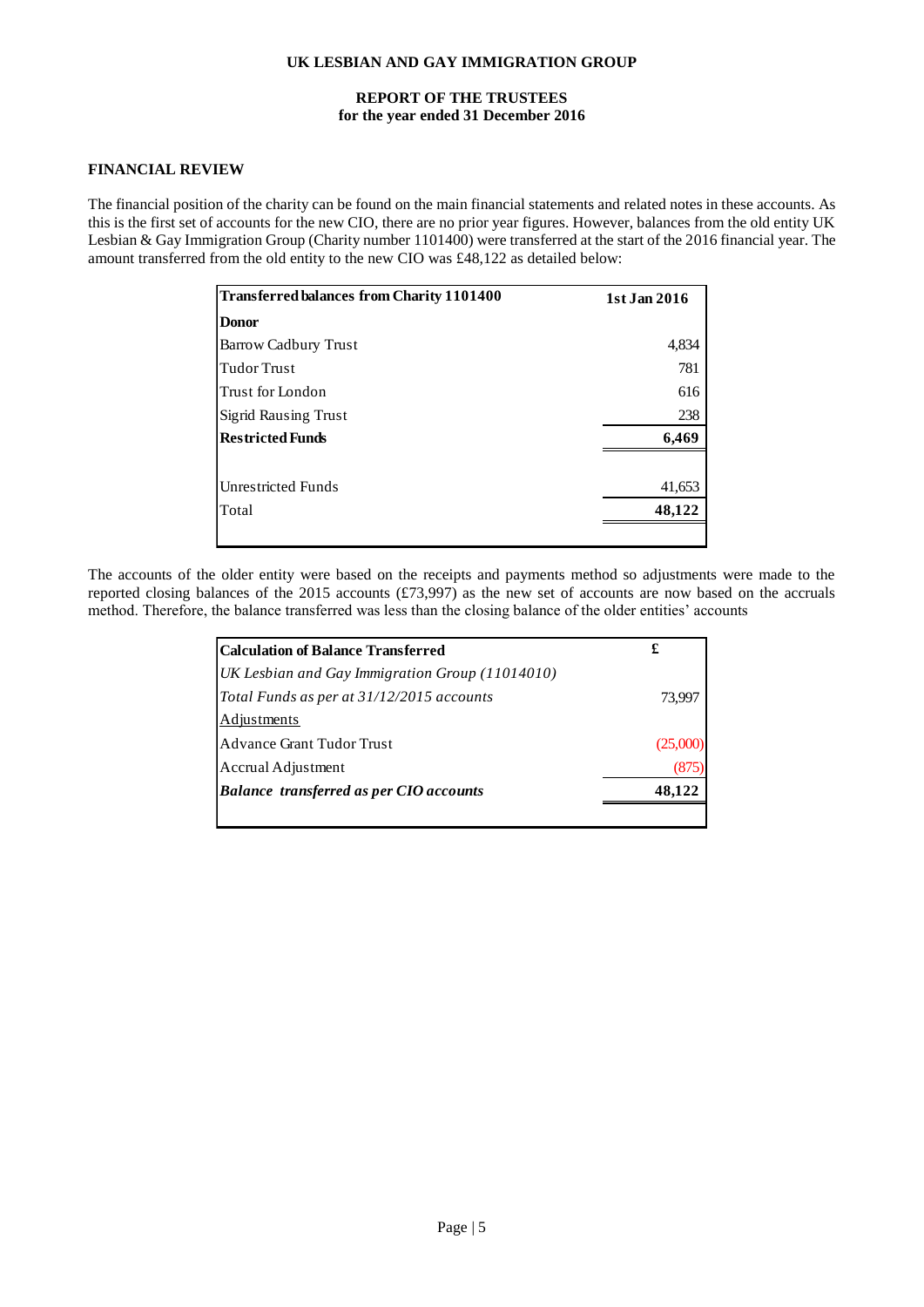# **REPORT OF THE TRUSTEES for the year ended 31 December 2016**

## **FINANCIAL REVIEW**

#### **Principal funding sources**

Our largest source of income is from grant funders and we acknowledge and thank the generosity and support and advice we receive from our major funders and donors in 2016 including:

The Sigrid Rausing Trust, Barrow Cadbury Trust (who awarded a further 2 year grant at the end of 2016), Tudor Trust, Trust for London, Unbound Philanthropy (who have commissioned research to be published in 2017), The Law Society, Matrix Chambers, Oak Foundation, Mayer Brown International LLP, and NHS England (for client support work at Yarl's Wood women's detention centre), Dischma Charitable Trust, Philippa Drew CB and many smaller donors to whom we are grateful for their support.

Membership, standing orders from Friends and solicitor affiliations continue to be crucial sources of unrestricted funds.

Collections raised funds at performances of Nine Lives, by Sing Out Bristol and LaGal Best at a film event and almost £2000 was raised by runners at a Santa Run.

In 2016, total income reported as per financial statements was £205,519, with £48,122 of this amount related to the balance transferred from the older charity. Adjusted income generated by the organisation solely in 2016 was £157,397. This compares to an adjusted figure for 2015 of £118,439 (older entity).

| <b>Adjusted Revenue Income 2016</b> | <b>Unrestricted Funds</b> | <b>Restricted Funds</b> | <b>Total Funds</b> | $\frac{0}{0}$ |
|-------------------------------------|---------------------------|-------------------------|--------------------|---------------|
|                                     | £                         | £                       | £                  | <b>Total</b>  |
| Grants                              | 8,350                     | 99,750                  | 108,100            | 68.68%        |
| <b>Grant for Fixed Asset</b>        |                           | 2,180                   | 2,180              | 1.39%         |
| Research Project Fees               | 15,000                    |                         | 15,000             | 9.53%         |
| Donations and legacies 2016         | 10,681                    |                         | 10,681             | 6.79%         |
| Subscriptions received              | 7,438                     |                         | 7,438              | 4.73%         |
| Solicitor affilliations             | 6,610                     |                         | 6,610              | 4.20%         |
| Fundraising Income                  | 3,880                     |                         | 3,880              | 2.47%         |
| Gift aid tax income                 | 2,265                     |                         | 2,265              | 1.44%         |
| Sponsorship Income - theatre event  | 600                       |                         | 600                | 0.38%         |
| Birmingham outreach fees            | 600                       |                         | 600                | 0.38%         |
| <b>Bank</b> interest                | 43                        |                         | 43                 | 0.03%         |
|                                     | 55,467                    | 101,930                 | 157,397            |               |
|                                     |                           |                         |                    |               |

As shown above, the majority of funds are generated through Grants from donors (69%). Research project fees were 10%, Subscriptions and Affiliations 9% and 7% from Donations. This was broadly in line with expectations, other than the welcome new addition of Unbound Philanthropy commissioning research which matched our own priority for the year. We continued to seek to diversify our funding sources which could improve further but which will require staff, trustee and volunteer time, all of which are limited, to change significantly.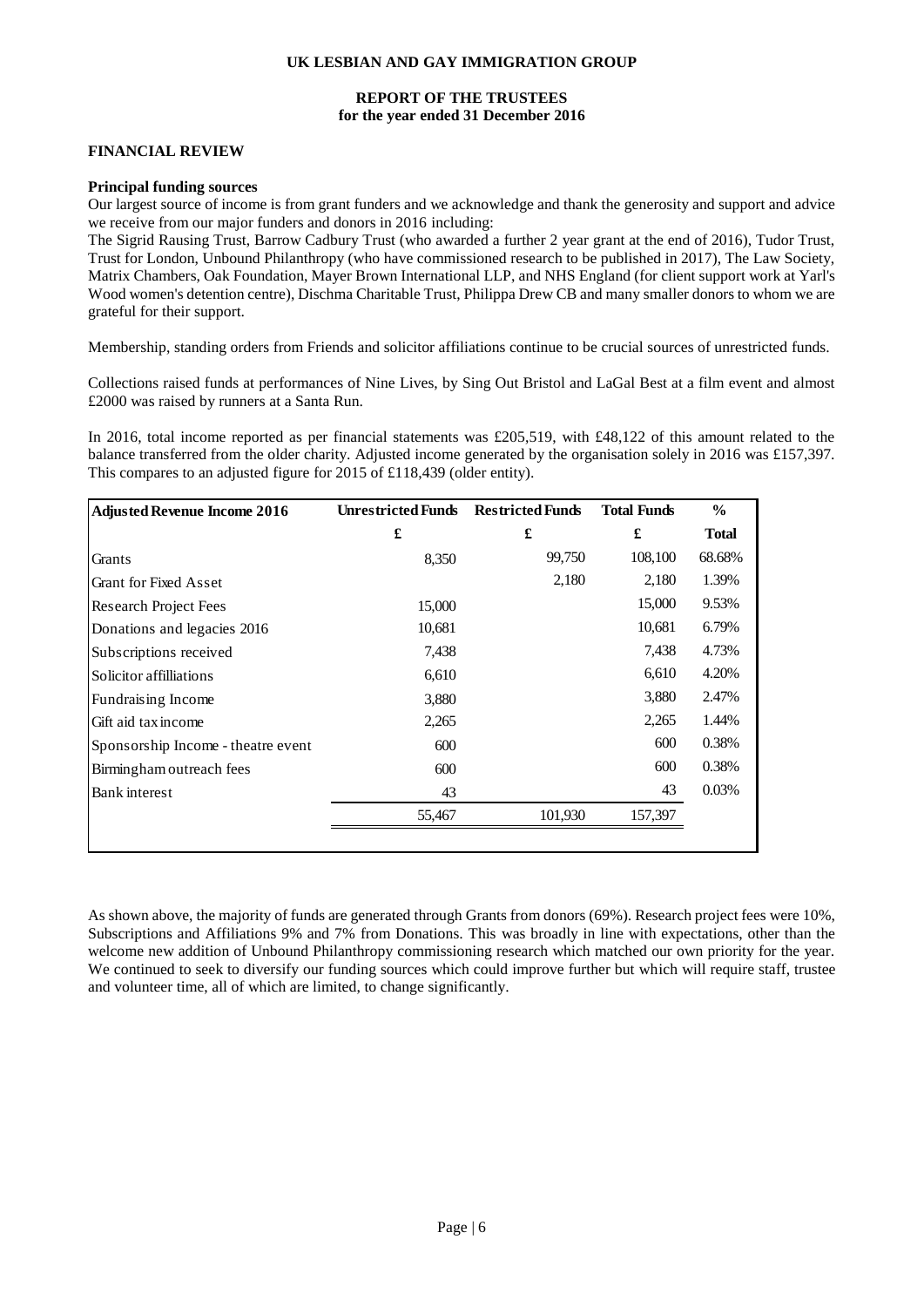# **REPORT OF THE TRUSTEES for the year ended 31 December 2016**

# **FINANCIAL REVIEW**

The organisation received 9 donor grants in the year coming mainly from ongoing donors. New donors in the year were Matrix Causes Fund and NHS England. The Matrix Causes Fund was utilised to buy new computer equipment for the office. (Under Fixed Assets)

| Grants awarded for 2016 (including fixed Asset) | £       |
|-------------------------------------------------|---------|
| The Sigrid Rausing Trust                        | 35,000  |
| Barrow Cadbury Trust                            | 26,250  |
| The Tudor Trust                                 | 25,000  |
| Trust for London                                | 12,500  |
| Law Society Charity                             | 5,000   |
| Oak Foundation                                  | 3,350   |
| Matrix Fund                                     | 2,180   |
| NHS England                                     | 1,000   |
|                                                 | 110.280 |

# **Expenditure**

Spend during the year was £134,306, payroll comprising two thirds of the overall total and rent & utilities at 14%. Travel costs include £3,144 of client travel.

| 2016 Spend                     | £       | $\frac{0}{0}$ |
|--------------------------------|---------|---------------|
| Payroll                        | 89,988  | 67.00%        |
| Rent & Utilities               | 18,851  | 14.04%        |
| <b>Travel Costs</b>            | 8,840   | 6.58%         |
| Telephone                      | 2,458   | 1.83%         |
| Accounting                     | 2,240   | 1.67%         |
| Cost of fundraising activities | 2,125   | 1.58%         |
| <b>IT Costs</b>                | 2,030   | 1.51%         |
| <b>Conference Fees</b>         | 1,606   | 1.20%         |
| Printing, Postage & Stationery | 1,569   | 1.17%         |
| <b>Meeting Costs</b>           | 1,096   | 0.82%         |
| Training                       | 890     | 0.66%         |
| Depreciation                   | 727     | 0.54%         |
| <b>Volunteer Costs</b>         | 519     | 0.39%         |
| Insurance                      | 425     | 0.32%         |
| Sundries                       | 350     | 0.26%         |
| <b>Payroll Services</b>        | 312     | 0.23%         |
| Subscriptions                  | 235     | 0.18%         |
| Finance charges (Bank Charges) | 44      | 0.03%         |
|                                | 134,306 |               |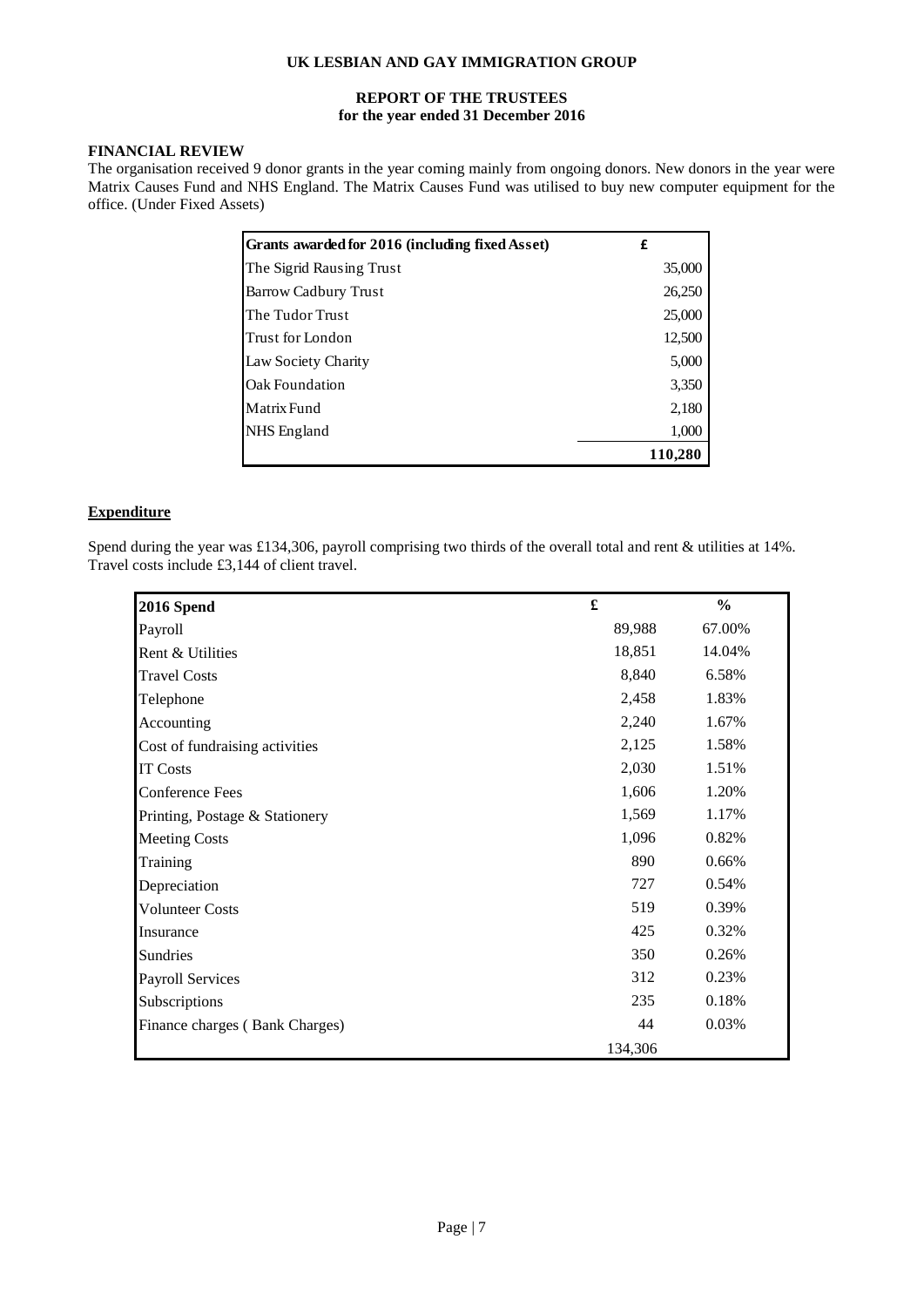# **REPORT OF THE TRUSTEES for the year ended 31 December 2016**

# **FINANCIAL REVIEW**

#### **Reserves policy**

The trustees aim to have around 3 months of reserves on an ongoing basis to deal with:-

- reductions in or withdrawal of funding and
- winding up costs in the event of unexpected closure of the organisation.

Future commitments at any time are relatively low, especially as we have only a short period of notice on our office premises licence, many of our costs such as some salary costs, are covered generally by restricted funds which could be expected to continue during a winding up period (as terms of the grants could continue to be met), and there are no other significant future contingencies for which higher reserves are considered necessary,

The total amount of unrestricted reserves we wish to set aside is £33,000 which is currently covered by the year end cash balance.

Cash balances fell marginally from £62,303 at the start of the year to £59,331 at the end of the year of which £6,546 is restricted. This more than covers the 3 months fixed costs of the organisation as per internal policy above.

## **FUTURE PLANS**

The trustees aim to develop UKLGIG's policy and advocacy work and assist more asylum seekers through our services. The trustees have agreed to the recruitment of a Legal Officer and to the Group becoming regulated by the Office of the Immigration Services Commissioner so that UKLGIG can provide regulated immigration advice to clients itself in addition to through pro bono services.

The Trustees are further planning to undertake a re-branding including a new and more inclusive name for the organisation.

# **STRUCTURE, GOVERNANCE AND MANAGEMENT**

#### **Governing document**

UK Lesbian and Gay Immigration Group Charitable Incorporated Organisation (CIO) is a registered charity governed by its CIO constitution dated 13 August 2014.

#### **Charity constitution**

UK Lesbian and Gay Immigration Group CIO is a registered charity, number 1158228 and as such is constituted under the Charity Commission's regulations.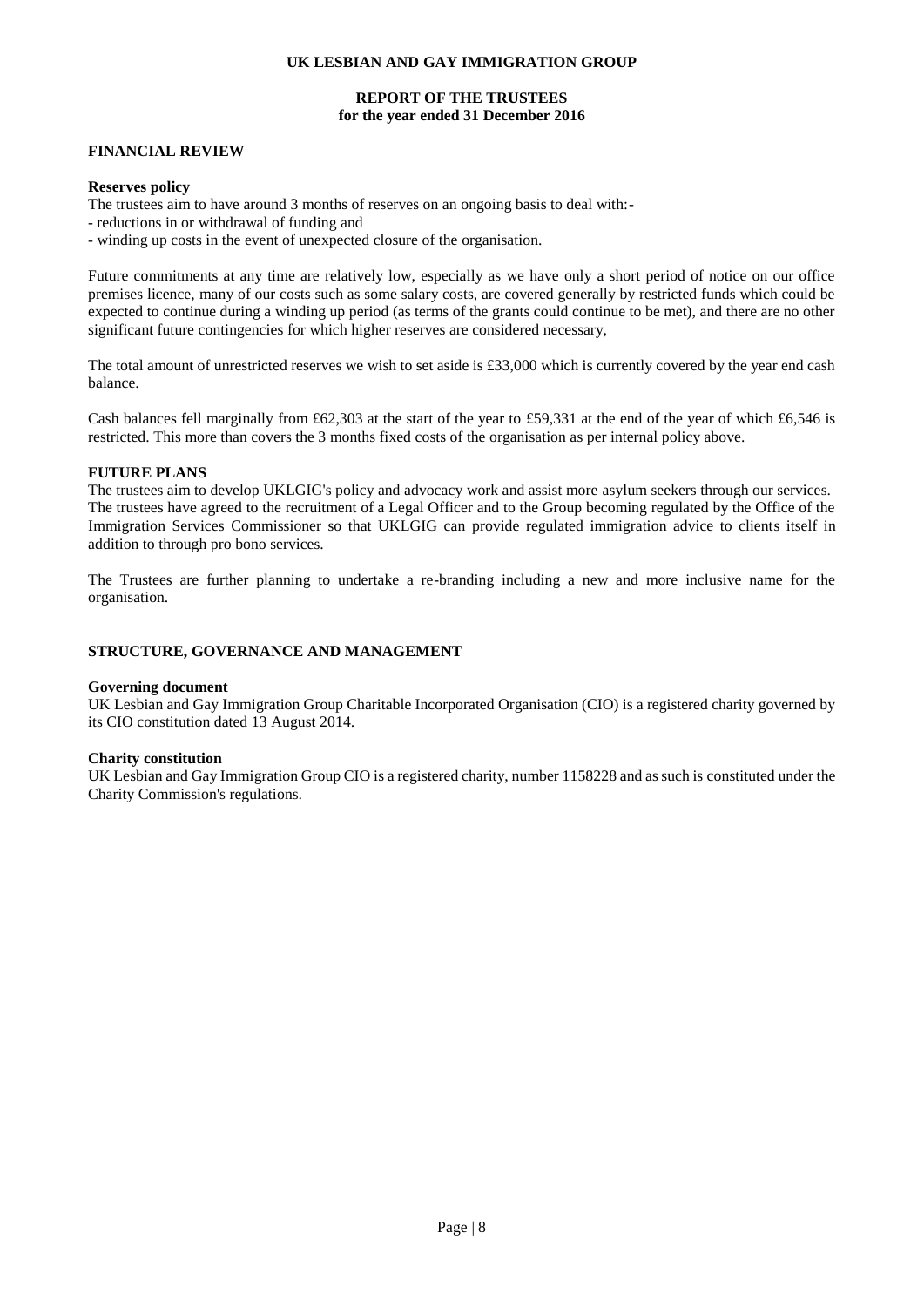## **REPORT OF THE TRUSTEES for the year ended 31 December 2016**

## **STRUCTURE, GOVERNANCE AND MANAGEMENT**

#### **Recruitment and appointment of new trustees**

Trustees are required to be members of the CIO. Trustees are elected for a term of 3 years by the Annual General Meeting. Trustees may be appointed by the Trustee Board to fill a vacancy but their term is then only until the end of the next AGM, at which time they may stand for election. All the trustees in 2016 had been elected at the final AGM of the predecessor unincorporated association in 2015. Three trustees (Timothy Barnden, David Chirico and Jackie Peirce) retired by rotation at the AGM in 2016, having been the longest serving trustees of the former entity). T Barnden did not put himself forward for re-election. J Peirce and D Chirico were both re-elected to the Board.

Trustees have been recruited through contact with other organisations and individuals associated with the LGBTI community or NGO sector. Attention is given to ensuring some recruitment of trustees from amongst former service users. Active recruitment follows from a skills assessment for the Board as a whole, and is based on skills, knowledge and experience, although any member may seek nomination at the AGM.

Where our existing contacts have not provided additional trustees with the necessary skills, then a trusted recruitment website services will be used. At the end of the period the post of Treasurer was vacant, the previous incumbent having stepped up to Chair. We have since appointed Regina Lombard, a Fellow of CIMA as Treasurer, recruited after widespread advertising and selection against a role and person description.

#### **STRUCTURE, GOVERNANCE AND MANAGEMENT**

#### **Organisational structure**

We have adopted the term "Trustee Board" in place of the previous title "Executive Committee" to better describe its role. The Trustee Board meets to manage the affairs of the charity. The Board convened 4 times in 2016 in addition to the AGM. In addition there is a Finance Subcommittee to scrutinise finances more closely, which advises the Trustee Board, and which met on an ad hoc basis 3 times during the year. A dedicated Human Resources Subcommittee was established at the end of 2016 and met once.

Throughout the period of the report there was one full-time Executive Director, Paul Dillane, who was accountable to the Trustee Board, who manage the day to day running of the charity including managing staff and office volunteers. At the end of the period he gave notice and an open recruitment process was launched. Leila Zadeh was appointed Executive Director in April 2017.

During 2016 there was a part time administrator and asylum seeker support staff (comprising 2 Support Worker posts, although one vacant support worker post had at the end of the period been changed to the new intended Legal Officer post and a short-term Support Assistant post to provide assistance in the transition period).

Membership of the organisation is renewable annually by subscription.

#### **Decision making**

Advice is given to the Trustee Board by the Executive Director and other staff as appropriate, by its members and through the subcommittees. Decisions can be by simple majority vote of the trustees but most decisions are reached by consensus. Board meetings are generally open and are attended by the Executive Director and may be attended by other staff members. Confidential matters are considered in closed meetings without staff present. Between meetings decisions may be taken by email consultation and recorded at the next meeting. Where urgency requires it, decisions may be taken by the Chair after appropriate consultation for ratification at the subsequent Trustee Board meeting.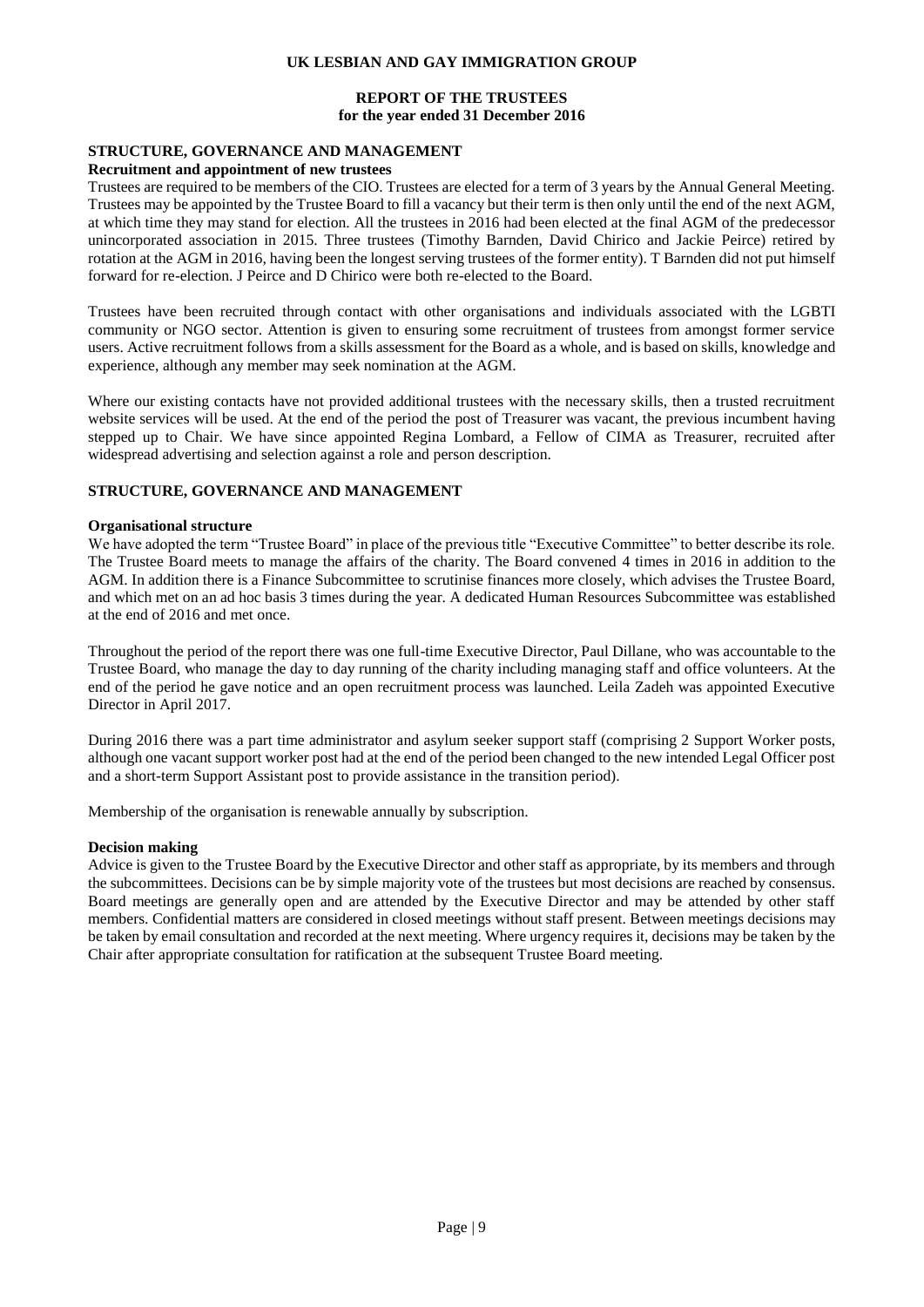### **REPORT OF THE TRUSTEES for the year ended 31 December 2016**

#### **STRUCTURE, GOVERNANCE AND MANAGEMENT**

#### **Induction and training of new trustees**

New trustees are provided with a copy of the constitution and a copy of the latest annual report and accounts. They are invited to meet with the Executive Director for an induction meeting and, if they have not already done so, are encouraged to attend some of our services. Trustees are provided with the main policies and key funding grants. For trustees without previous experience, another trustee will offer one to one mentoring or support. Training on key governance issues including the role of the trustee board and understanding financial information is offered and there was some take up of this in 2016.

#### **COMMENCEMENT OF ACTIVITIES**

The charity was incorporated on 13 August 2014 and commenced its activities 1 January 2016, taking over the funds, commitments and activities of the charity UK Lesbian and Gay Immigration Group (registered charity number 1101400).

#### **CHANGE OF CHARITABLE STATUS**

The charity changed from an unincorporated trust to a CIO to better aid its charitable work into the future. Funds of £73,122 held by UK Lesbian and Gay Immigration Group (registered charity 1101400) were transferred to the charity by way of a donation.

## **STATEMENT OF TRUSTEES RESPONSIBILITIES**

The trustees are responsible for preparing the Report of the trustees and the financial statements in accordance with applicable law and United Kingdom Accounting Standards (United Kingdom Generally Accepted Accounting Practice).

Charity law requires the trustees to prepare financial statements for each financial year which give a true and fair view of the state of affairs of the charitable company and of the incoming resources and application of resources, including the income and expenditure, of the charitable CIO for that period. In preparing those financial statements, the trustees are required to

- select suitable accounting policies and then apply them consistently;
- observe the methods and principles in the Charity SORP;
- make judgements and estimates that are reasonable and prudent;
- prepare the financial statements on the going concern basis unless it is inappropriate to presume that the charitable company will continue in business.

The trustees are responsible for keeping proper accounting records which disclose with reasonable accuracy at any time the financial position of the charitable incorporated organisation (CIO)and to enable them to ensure that the financial statements comply with the Charities Act 2011 and with the methods and principles of the Accounting and Reporting by Charities: Statement of Recommended Practice (SORP) applicable to charities preparing their accounts in accordance with the Financial Reporting Standard applicable in the UK and Republic of Ireland (FRS 102). They are also responsible for safeguarding the assets of the CIO and hence for taking reasonable steps for the prevention and detection of fraud and other irregularities.

Approved by order of the board of trustees on ...20 June 2017.................... and signed on its behalf by:

.............................................

Trustee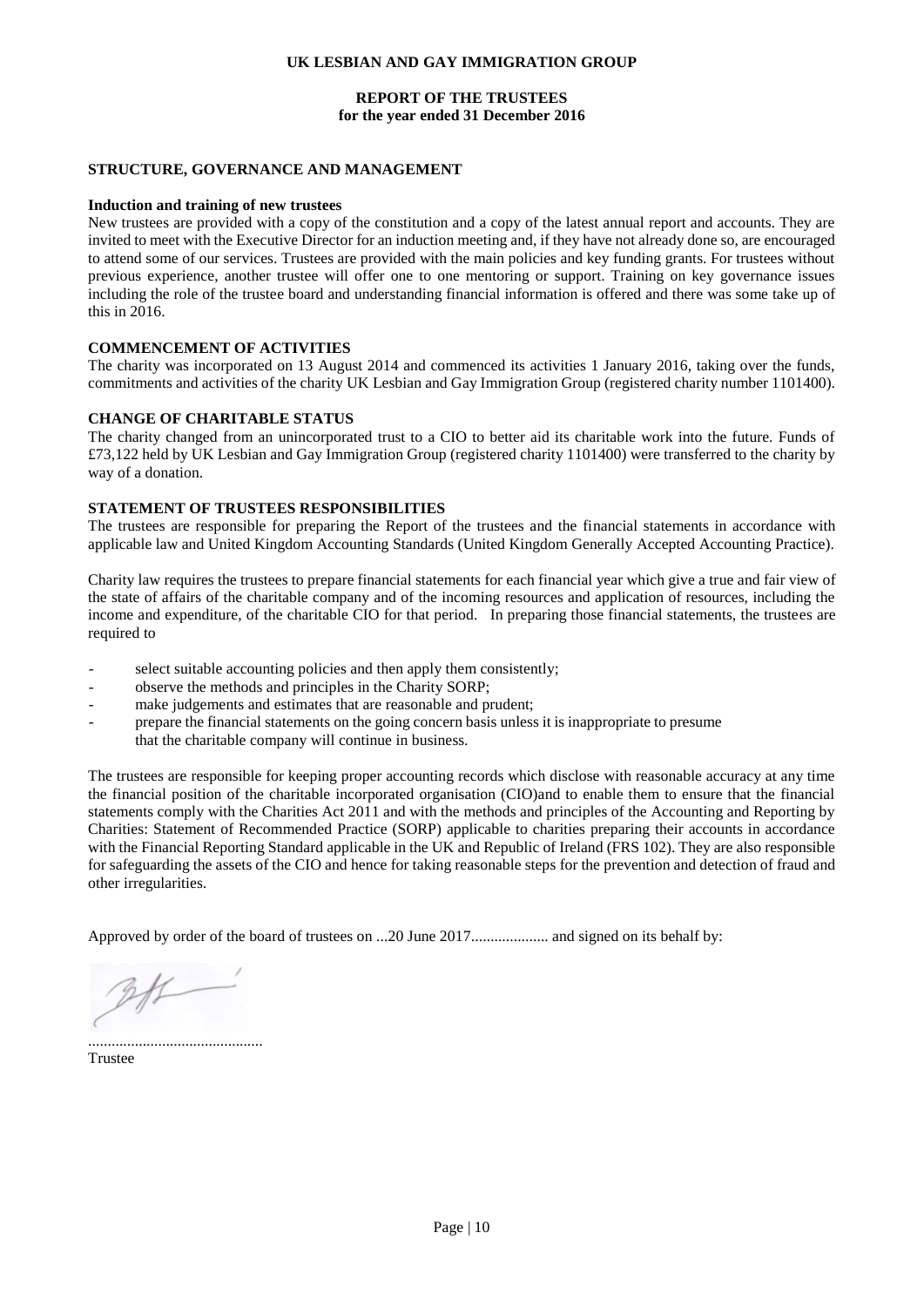#### **INDEPENDENT EXAMINER'S REPORT TO THE TRUSTEES OF UK LESBIAN AND GAY IMMIGRATION GROUP**

I report on the accounts for the year ended 31 December 2016 set out on pages eight to sixteen.

#### **Respective responsibilities of trustees and examiner**

The charity's trustees are responsible for the preparation of the accounts. The charity's trustees consider that an audit is not required for this year (under Section 144(2) of the Charities Act 2011 (the 2011 Act)) and that an independent examination is required.

It is my responsibility to:

- examine the accounts under Section 145 of the 2011 Act
- to follow the procedures laid down in the General Directions given by the Charity Commission (under Section 145(5)(b) of the 2011 Act); and
- to state whether particular matters have come to my attention.

#### **Basis of the independent examiner's report**

My examination was carried out in accordance with the General Directions given by the Charity Commission. An examination includes a review of the accounting records kept by the charity and a comparison of the accounts presented with those records. It also includes consideration of any unusual items or disclosures in the accounts, and seeking explanations from you as trustees concerning any such matters. The procedures undertaken do not provide all the evidence that would be required in an audit, and consequently no opinion is given as to whether the accounts present a 'true and fair view ' and the report is limited to those matters set out in the statements below.

#### **Independent examiner's statement**

In connection with my examination, no matter has come to my attention:

- (1) which gives me reasonable cause to believe that, in any material respect, the requirements
	- to keep accounting records in accordance with Section 130 of the 2011 Act; and
	- to prepare accounts which accord with the accounting records and to comply with the accounting requirements of the 2011 Act and with the methods and principles of the Accounting and Reporting by Charities: Statement of Recommended Practice applicable to charities preparing their accounts in accordance with the Financial Reporting Standard applicable in the UK and Republic of Ireland (FRS 102) (effective 1 January 2015)

have not been met; or

(2) to which, in my opinion, attention should be drawn in order to enable a proper understanding of the accounts to be reached.

Paul Allan BSocSc FCA F W Berringer & Co Chartered Accountants Lygon House 50 London Road Bromley Kent BR1 3RA

Date: .............................................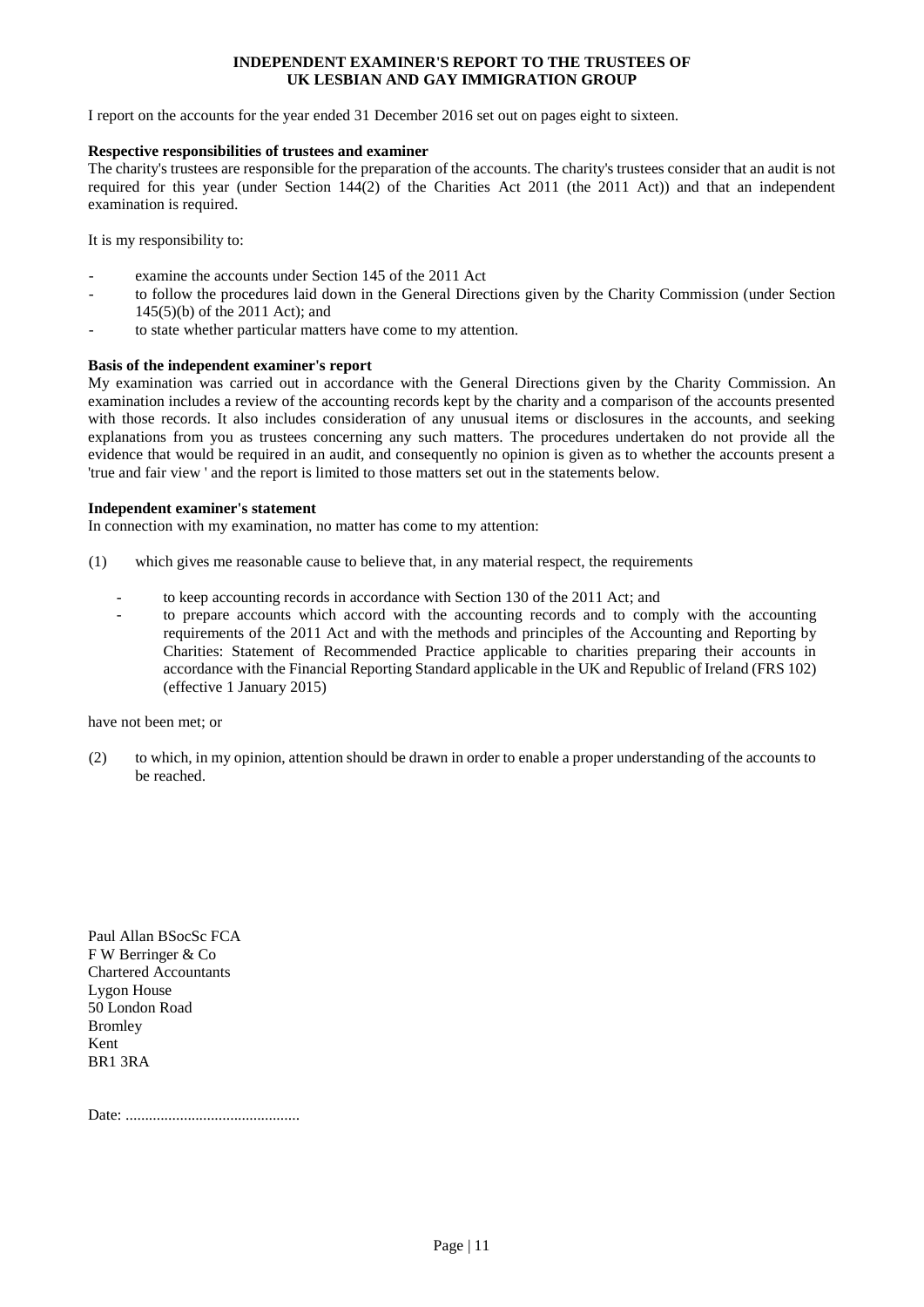# **STATEMENT OF FINANCIAL ACTIVITIES for the year ended 31 December 2016**

|                                                                      | <b>Notes</b>             | Unrestricted<br>fund<br>£ | <b>Restricted</b><br>funds<br>£ | <b>Total</b><br>funds<br>£ |
|----------------------------------------------------------------------|--------------------------|---------------------------|---------------------------------|----------------------------|
| <b>INCOME AND ENDOWMENTS FROM</b>                                    |                          |                           |                                 |                            |
| Donations and legacies                                               |                          | 68,647                    | 6,469                           | 75,116                     |
| <b>Charitable activities</b>                                         | $\frac{2}{5}$            |                           |                                 |                            |
| Organisation's charitable activities                                 |                          | 8,350                     | 99,750                          | 108,100                    |
| Purchase of fixed assets                                             |                          |                           | 2,180                           | 2,180                      |
| Other trading activities                                             | 3                        | 20,080                    |                                 | 20,080                     |
| Investment income                                                    | $\overline{\mathcal{L}}$ | 43                        |                                 | 43                         |
| <b>Total</b>                                                         |                          | 97,120                    | 108,399                         | 205,519                    |
| <b>EXPENDITURE ON</b>                                                |                          |                           |                                 |                            |
| Raising funds                                                        |                          | 2,125                     |                                 | 2,125                      |
| <b>Charitable activities</b><br>Organisation's charitable activities | 6                        | 29,541                    | 99,673                          | 129,214                    |
| Other                                                                |                          | 2,967                     |                                 | 2,967                      |
| <b>Total</b>                                                         |                          | 34,633                    | 99,673                          | 134,306                    |
| <b>NET INCOME</b>                                                    |                          | 62,487                    | 8,726                           | 71,213                     |
| <b>Transfers between funds</b>                                       | 15                       | 2,180                     | (2,180)                         |                            |
|                                                                      |                          |                           |                                 |                            |
| Net movement in funds                                                |                          | 64,667                    | 6,546                           | 71,213                     |
| <b>TOTAL FUNDS CARRIED FORWARD</b>                                   |                          | 64,667                    | 6,546                           | 71,213                     |

# **CONTINUING OPERATIONS**

All income and expenditure has arisen from continuing activities.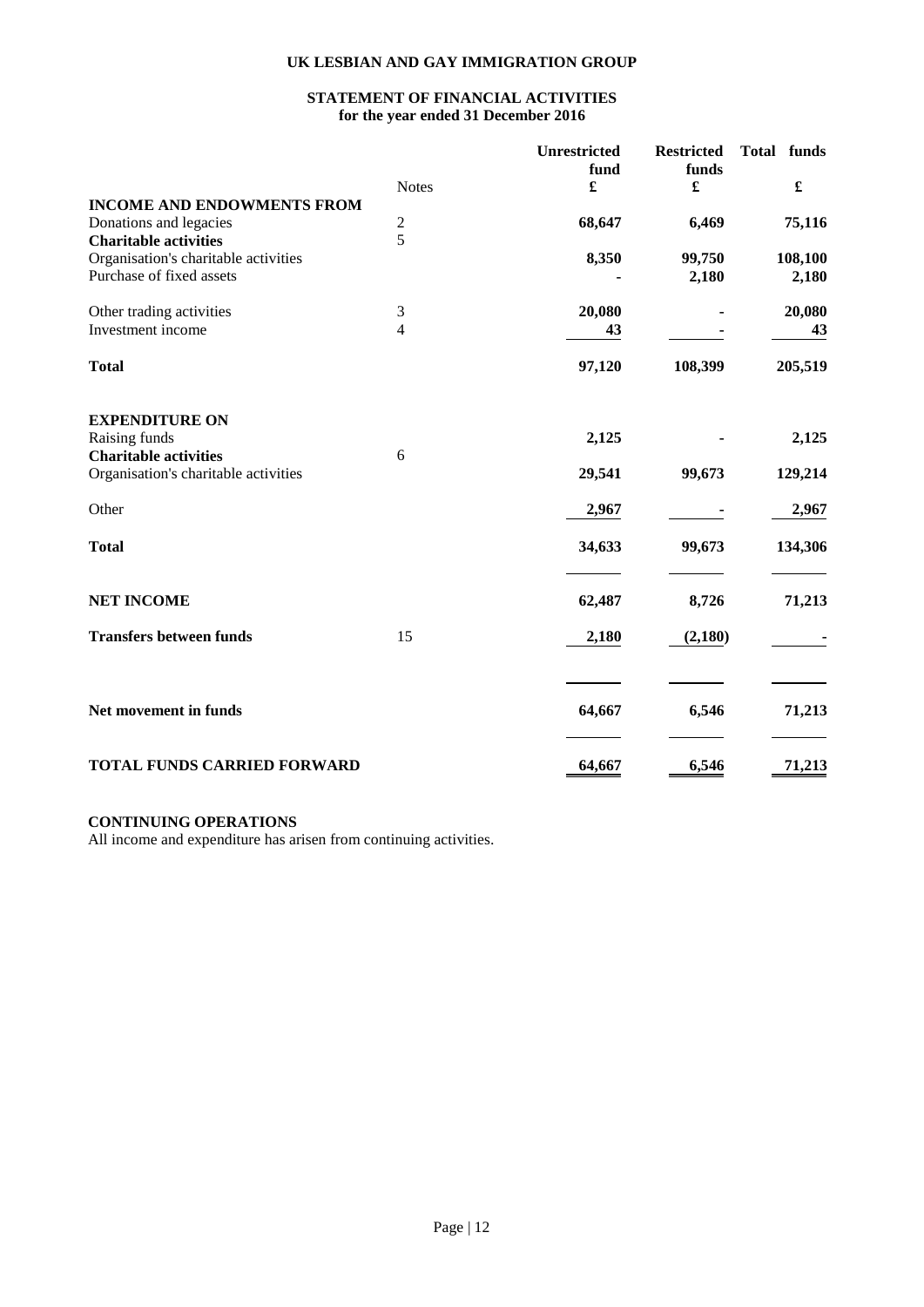# **BALANCE SHEET At 31 December 2016**

|                                                        |              | <b>Unrestricted</b><br>fund | <b>Restricted</b><br>funds | funds<br><b>Total</b> |
|--------------------------------------------------------|--------------|-----------------------------|----------------------------|-----------------------|
| <b>FIXED ASSETS</b>                                    | <b>Notes</b> | £                           | £                          | $\pmb{\mathfrak{L}}$  |
| Tangible assets                                        | 12           | 1,453                       |                            | 1,453                 |
| <b>CURRENT ASSETS</b>                                  |              |                             |                            |                       |
| Debtors                                                | 13           | 24,004                      | 2,000                      | 26,004                |
| Cash at bank and in hand                               |              | 44,784                      | 14,546                     | 59,330                |
|                                                        |              | 68,788                      | 16,546                     | 85,334                |
| <b>CREDITORS</b>                                       |              |                             |                            |                       |
| Amounts falling due within one year                    | 14           | (5,574)                     | (10,000)                   | (15, 574)             |
| NET CURRENT ASSETS                                     |              | 63,214                      | 6,546                      | 69,760                |
| <b>TOTAL ASSETS LESS CURRENT</b><br><b>LIABILITIES</b> |              | 64,667                      | 6,546                      | 71,213                |
|                                                        |              |                             |                            |                       |
| <b>NET ASSETS</b>                                      |              | 64,667                      | 6,546                      | 71,213                |
| <b>FUNDS</b>                                           | 15           |                             |                            |                       |
| Unrestricted funds                                     |              |                             |                            | 64,667                |
| Restricted funds                                       |              |                             |                            | 6,546                 |
|                                                        |              |                             |                            |                       |
| <b>TOTAL FUNDS</b>                                     |              |                             |                            | 71,213                |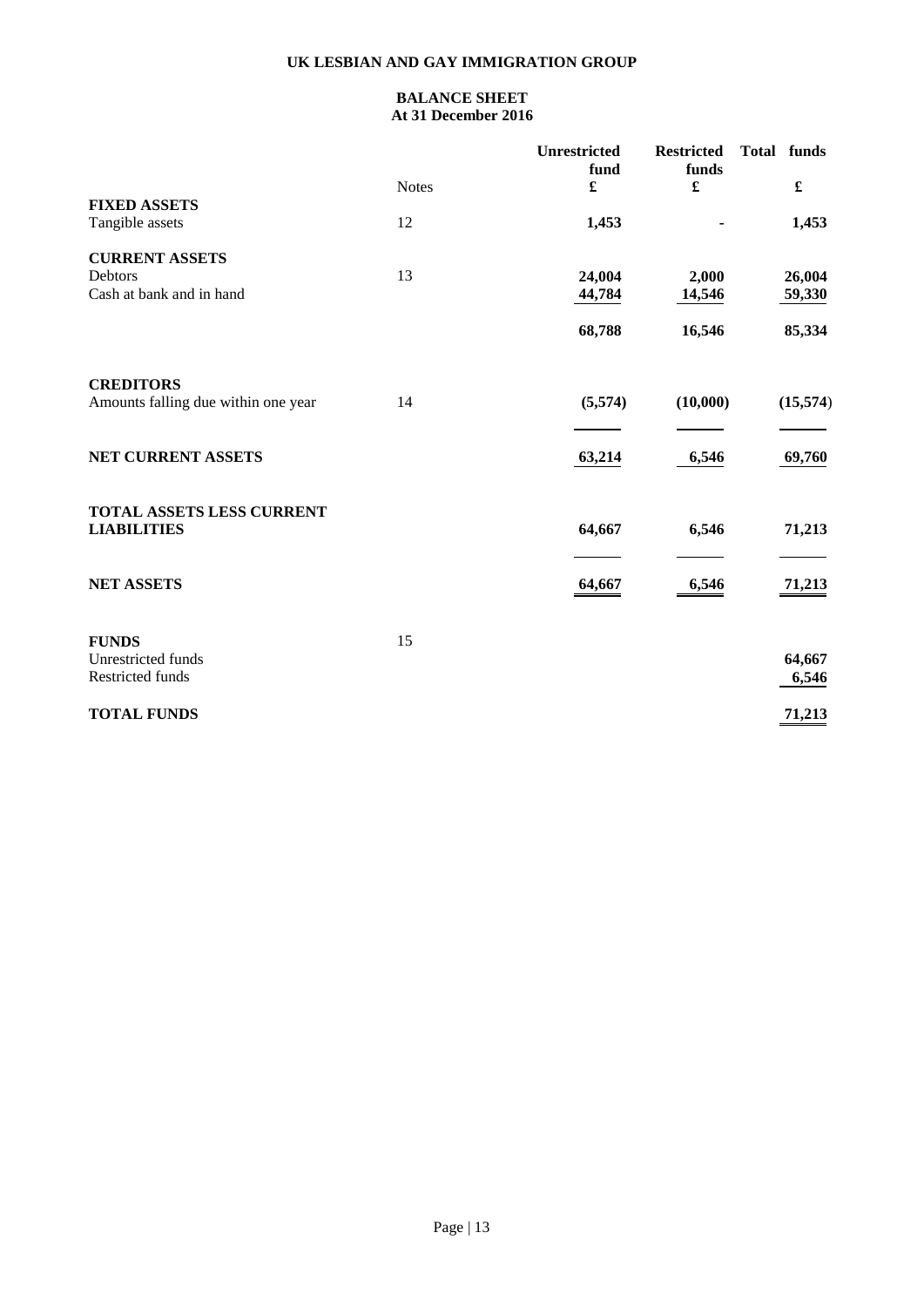# **BALANCE SHEET - CONTINUED At 31 December 2016**

The financial statements were approved by the Board of Trustees on.. 20 June 2017....... and were signed on its behalf by:

 $#$ 

............................................. Trustee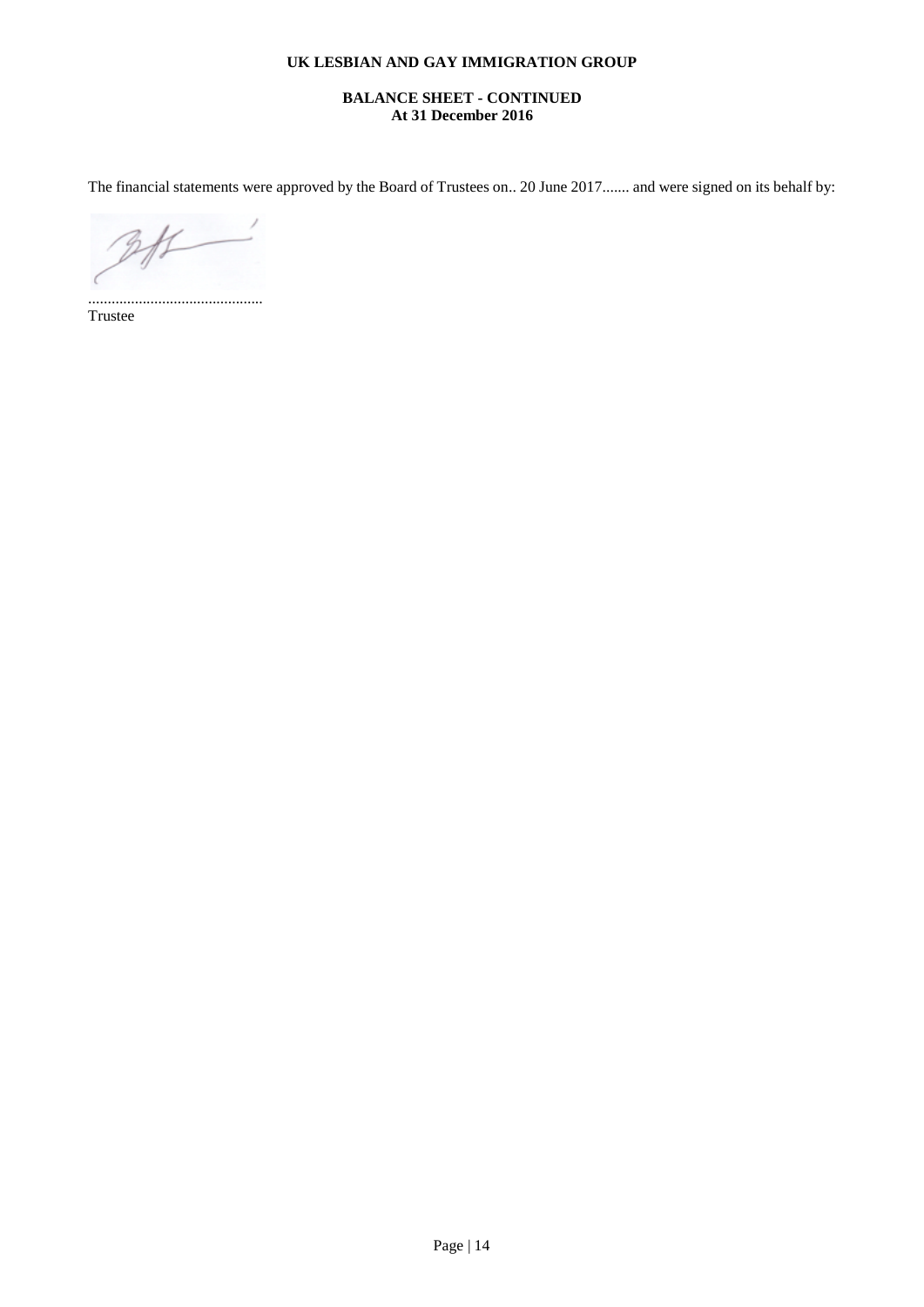## **NOTES TO THE FINANCIAL STATEMENTS for the year ended 31 December 2016**

#### **1. ACCOUNTING POLICIES**

#### **Basis of preparing the financial statements**

The financial statements of the charitable company, which is a public benefit entity under FRS 102, have been prepared in accordance with the Charities SORP (FRS 102) 'Accounting and Reporting by Charities: Statement of Recommended Practice applicable to charities preparing their accounts in accordance with the Financial Reporting Standard applicable in the UK and Republic of Ireland (FRS 102) (effective 1 January 2015)', Financial Reporting Standard 102 'The Financial Reporting Standard applicable in the UK and Republic of Ireland'. The financial statements have been prepared under the historical cost convention.

#### **Income**

All income is recognised in the Statement of Financial Activities once the charity has entitlement to the funds, it is probable that the income will be received and the amount can be measured reliably.

#### **Expenditure**

Liabilities are recognised as expenditure as soon as there is a legal or constructive obligation committing the charity to that expenditure, it is probable that a transfer of economic benefits will be required in settlement and the amount of the obligation can be measured reliably. Expenditure is accounted for on an accruals basis and has been classified under headings that aggregate all cost related to the category. Where costs cannot be directly attributed to particular headings they have been allocated to activities on a basis consistent with the use of resources.

#### **Raising funds**

Raising funds includes all expenditure incurred by the charity to raise funds for its charitable purposes and includes costs of all fundraising activities, events and non-charitable trading.

#### **Charitable activities**

Similar activities are group together under the same fund.

#### **Tangible fixed assets**

Depreciation is provided at the following annual rates in order to write off each asset over its estimated useful life.

Computer equipment - 33% on cost

#### **Taxation**

The charity is exempt from corporation tax on its charitable activities.

#### **Fund accounting**

Unrestricted funds can be used in accordance with the charitable objectives at the discretion of the trustees.

Restricted funds can only be used for particular restricted purposes within the objects of the charity. Restrictions arise when specified by the donor or when funds are raised for particular restricted purposes.

Further explanation of the nature and purpose of each fund is included in the notes to the financial statements.

#### **2. DONATIONS AND LEGACIES**

|                            | £      |
|----------------------------|--------|
| Donations                  | 68,506 |
| Solicitor affiliation fees | 6,610  |
|                            | 75,116 |

Included in donations for the current year are the funds, £48,122 (Note 15) transferred from the unincorporated charity UK Lesbian and Gay Immigration Group (charity number 1101400).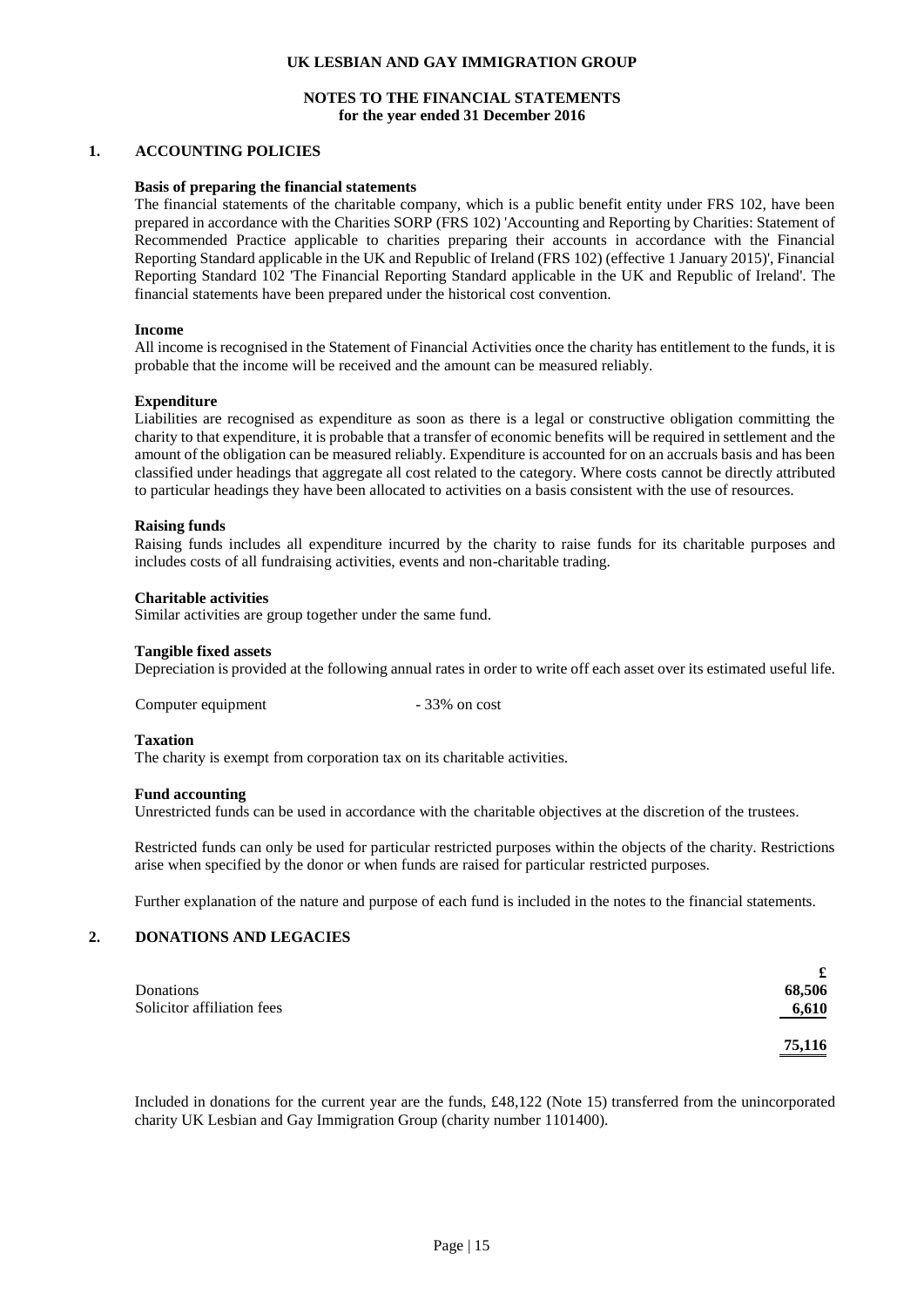# **NOTES TO THE FINANCIAL STATEMENTS - CONTINUED for the year ended 31 December 2016**

# **3. OTHER TRADING ACTIVITIES**

|    | Fundraising events<br>Outreach support<br>Research project                                                                                                                   |                                                                                     | $\pmb{\pmb{\cdot}}$<br>4,480<br>600<br>15,000                                 |
|----|------------------------------------------------------------------------------------------------------------------------------------------------------------------------------|-------------------------------------------------------------------------------------|-------------------------------------------------------------------------------|
|    |                                                                                                                                                                              |                                                                                     | 20,080                                                                        |
| 4. | <b>INVESTMENT INCOME</b>                                                                                                                                                     |                                                                                     |                                                                               |
|    | Deposit account interest                                                                                                                                                     |                                                                                     | £<br>43                                                                       |
| 5. | <b>INCOME FROM CHARITABLE ACTIVITIES</b>                                                                                                                                     |                                                                                     |                                                                               |
|    | Grants<br>Grants                                                                                                                                                             | <b>Activity</b><br>Organisation's charitable activities<br>Purchase of fixed assets | $\pmb{\mathfrak{L}}$<br>108,100<br>2,180<br>110,280                           |
|    | Grants received, included in the above, are as follows:                                                                                                                      |                                                                                     |                                                                               |
|    | <b>Barrow Cadbury Trust</b><br>Oak Foundation<br>Matrix Fund<br><b>NHS</b> England<br>The Sigrid Rausing Trust<br>Trust for London<br>Law Society Charity<br>The Tudor Trust |                                                                                     | £<br>16,250<br>3,350<br>2,180<br>1,000<br>35,000<br>12,500<br>5,000<br>35,000 |
|    |                                                                                                                                                                              |                                                                                     | 110,280                                                                       |

Included in grants for the current year are the funds, £25,000 accounted in the unincorporated charity UK Lesbian and Gay Immigration Group (charity number 1101400) Receipts and Payments Account, being received in advance.

# **6. CHARITABLE ACTIVITIES COSTS**

|                                      |                 | <b>Direct costs</b> Support costs | <b>Totals</b>                       |
|--------------------------------------|-----------------|-----------------------------------|-------------------------------------|
|                                      | (See note $7$ ) | (See note 8)                      |                                     |
|                                      |                 |                                   |                                     |
| Organisation's charitable activities | 126,828         | 2,386                             | 129,214<br>$\overline{\phantom{a}}$ |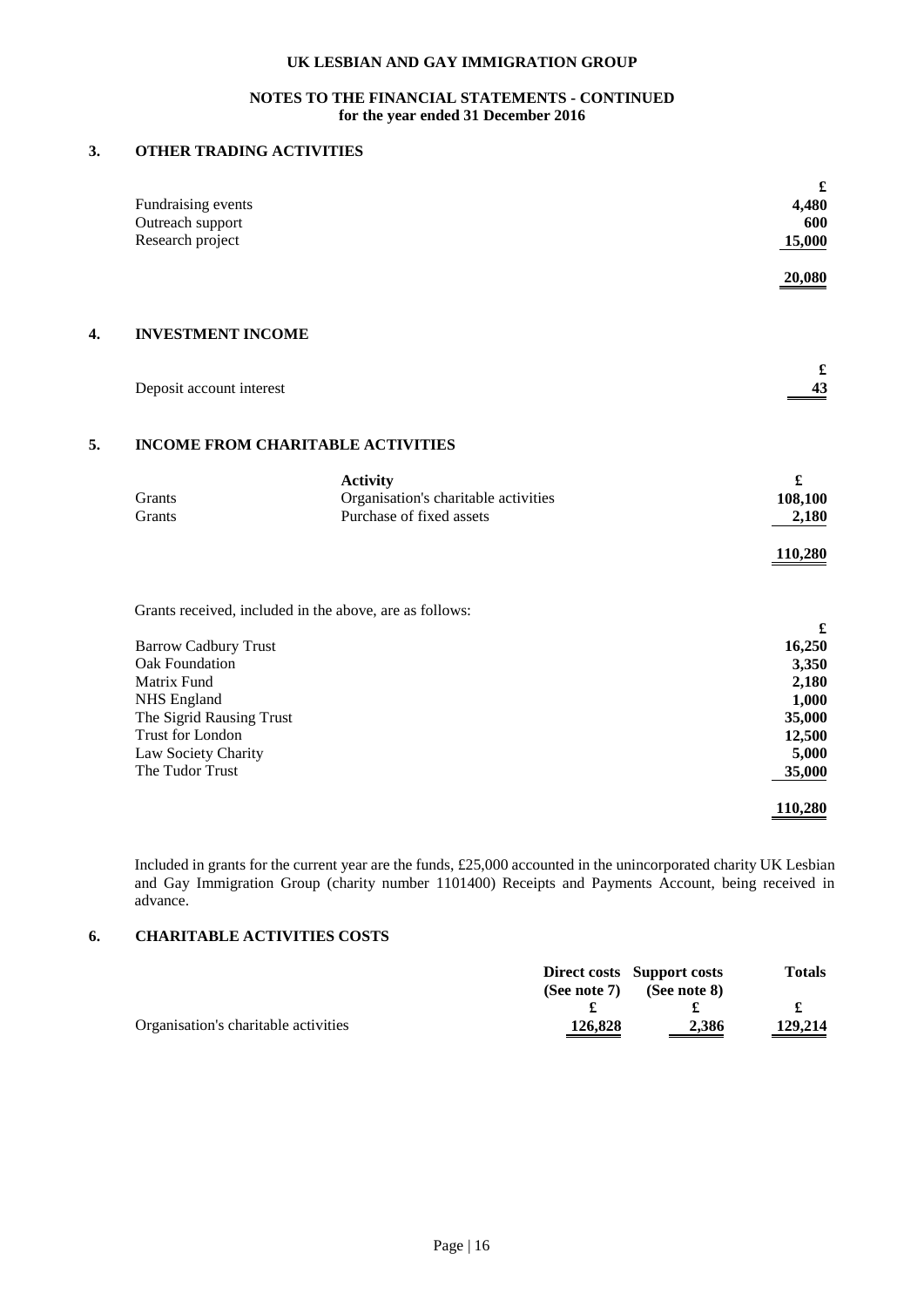# **NOTES TO THE FINANCIAL STATEMENTS - CONTINUED for the year ended 31 December 2016**

# **7. DIRECT COSTS OF CHARITABLE ACTIVITIES**

|                                | £      |
|--------------------------------|--------|
| Staff costs                    | 89,988 |
| Rent & utilities               | 18,851 |
| Insurance                      | 425    |
| Telephone                      | 2,458  |
| Printing, postage & stationery | 1,569  |
| Sundries                       | 350    |
| Training                       | 890    |
| Conference fees                | 1,606  |
| Subscriptions                  | 235    |
| Travel costs                   | 8,841  |
| Volunteer costs                | 519    |
| Meeting costs                  | 1,096  |

**126,828**

# **8. SUPPORT COSTS**

|                                         | Governance     |              |       |               |
|-----------------------------------------|----------------|--------------|-------|---------------|
|                                         | <b>Finance</b> | <b>Other</b> | costs | <b>Totals</b> |
|                                         | £              | a.           | £     | £             |
| Accountancy and independent examination | ۰              | 2,342        | 2,240 | 2,240         |
| Organisation's charitable activities    | 44             |              |       | 2,386         |
|                                         | 44             | <u>2,342</u> | 2,240 | <u>4,626</u>  |

Support costs, included in the above, are as follows:

#### **Finance**

|              | Organisation' |
|--------------|---------------|
|              | s charitable  |
|              | activities    |
|              | £             |
| Bank charges | 44<br>_____   |

# **Other**

| $\mathbf v$ uw   | Organisation' |
|------------------|---------------|
|                  | s charitable  |
|                  | activities    |
|                  | £             |
| Payroll services | 312           |
| Computer costs   | 2,030         |
|                  | 2,342         |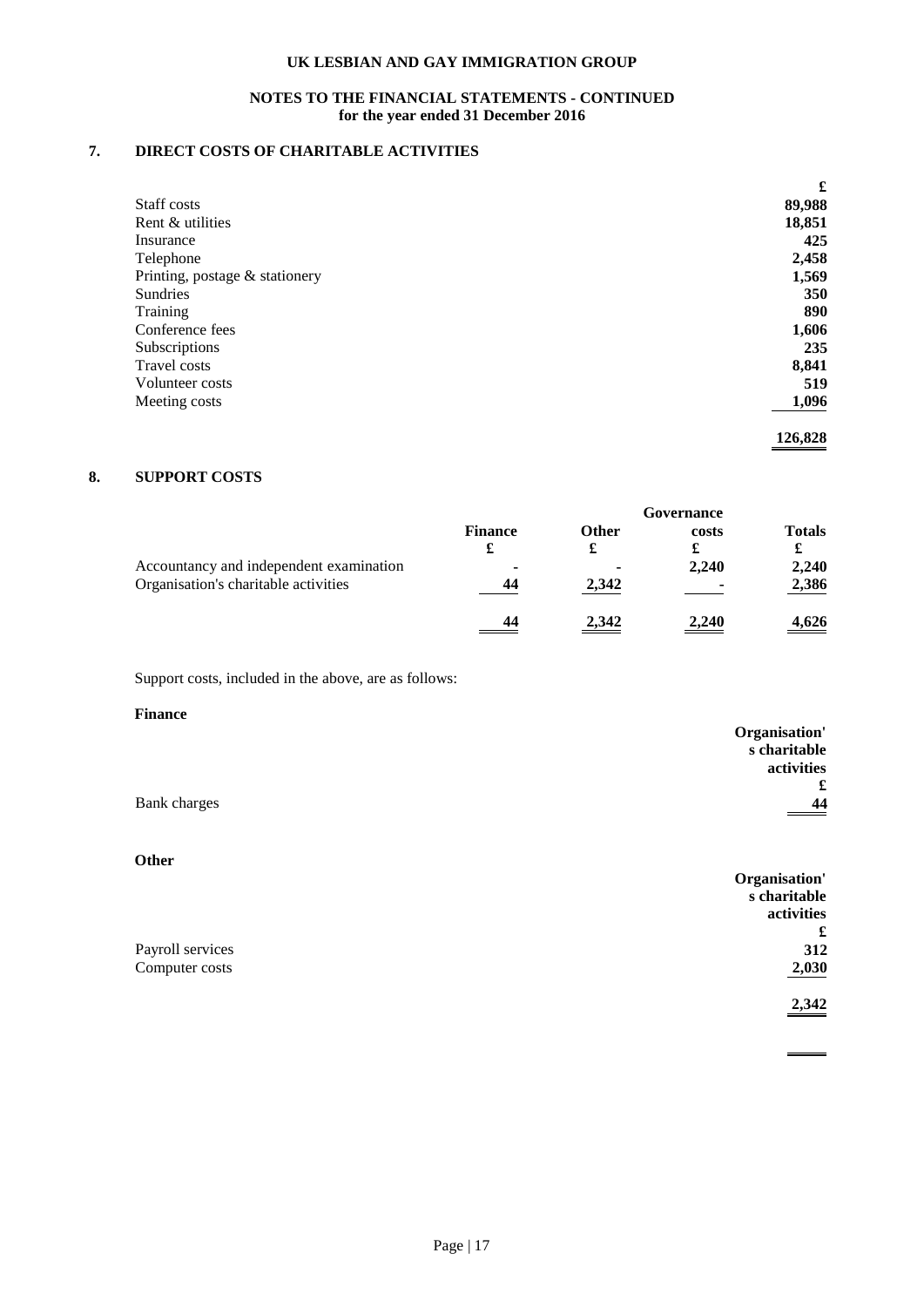## **NOTES TO THE FINANCIAL STATEMENTS - CONTINUED for the year ended 31 December 2016**

# **9. NET INCOME/(EXPENDITURE)**

|     | Net income/ (expenditure) is stated after charging/ (crediting):                                        |   |
|-----|---------------------------------------------------------------------------------------------------------|---|
|     | Depreciation - owned assets                                                                             | £ |
| 10. | TRUSTEES' REMUNERATION AND BENEFITS                                                                     |   |
|     | There were no trustees' remuneration or other benefits for the year ended 31 December 2016.             |   |
|     | <b>Trustees' expenses</b><br>There were no trustees' expenses paid for the year ended 31 December 2016. |   |
| 11. | <b>STAFF COSTS</b><br>The average monthly number of employees during the year was as follows:           |   |
|     | Support workers<br>Administration                                                                       |   |
|     |                                                                                                         |   |
|     | No employees received emoluments in excess of £60,000.                                                  |   |

# **12. TANGIBLE FIXED ASSETS**

|                                              | Computer<br>equipment<br>£ |
|----------------------------------------------|----------------------------|
| <b>COST</b><br>Additions                     | 2,180                      |
| <b>DEPRECIATION</b><br>Charge for year       | 727                        |
| <b>NET BOOK VALUE</b><br>At 31 December 2016 | 1,453                      |

## **13. DEBTORS: AMOUNTS FALLING DUE WITHIN ONE YEAR**

|                             | £      |
|-----------------------------|--------|
| Law Society                 | 5,000  |
| <b>Tudor Trust</b>          | 10,000 |
| <b>Barrow Cadbury Trust</b> | 2,000  |
| Other debtors               | 58     |
| Prepayments                 | 8,946  |
|                             | 26,004 |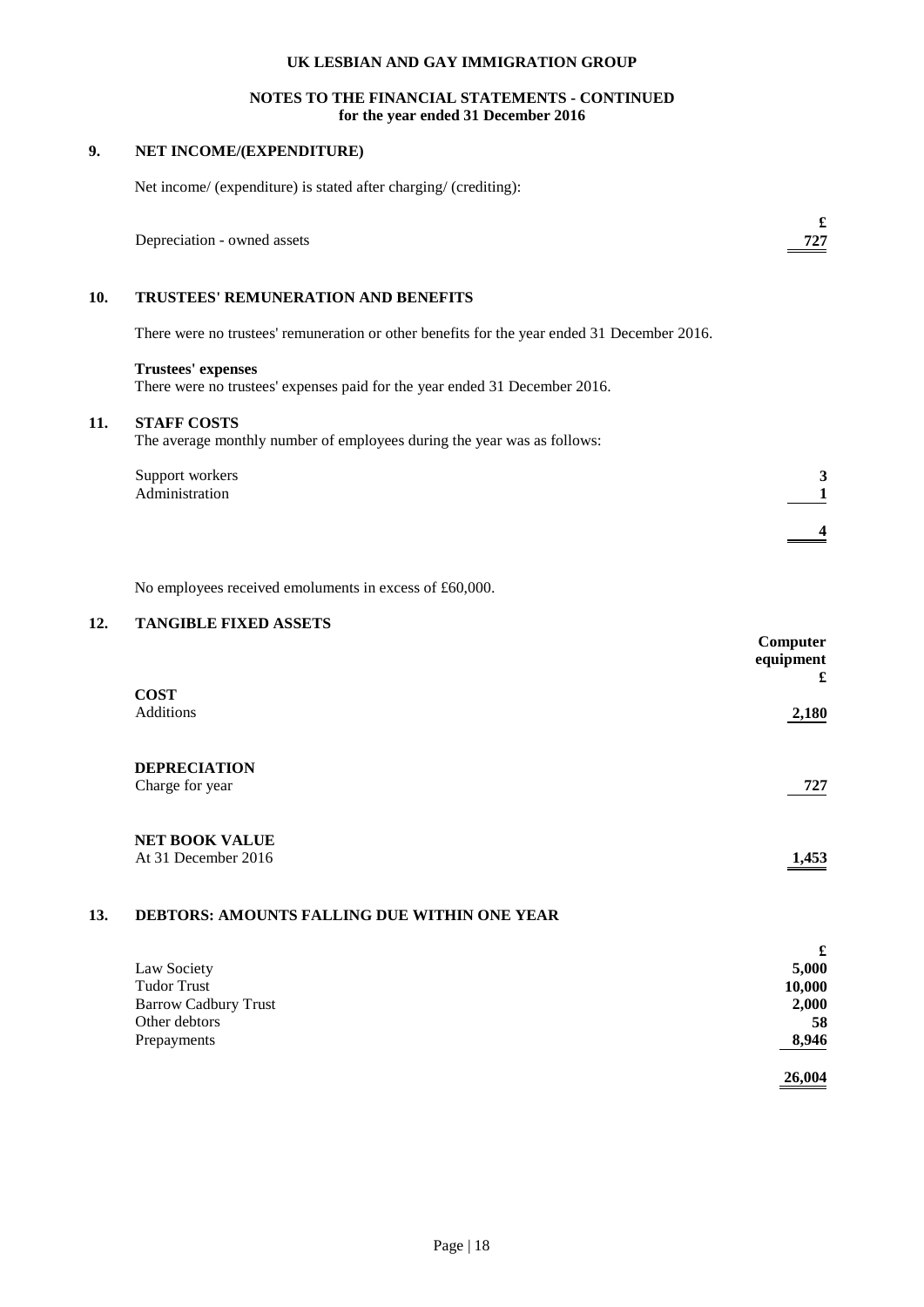## **NOTES TO THE FINANCIAL STATEMENTS - CONTINUED for the year ended 31 December 2016**

# **14. CREDITORS: AMOUNTS FALLING DUE WITHIN ONE YEAR**

|                                 | £      |
|---------------------------------|--------|
| Trade creditors                 | 423    |
| Barrow Cadbury Trust in advance | 10,000 |
| Social security and other taxes | 1,546  |
| Accrued expenses                | 3,605  |
|                                 | 15,574 |

# **15. MOVEMENT IN FUNDS**

|                             | <b>Net</b><br>movement in<br>funds<br>£ | <b>Transfers</b><br>between<br>funds<br>£ | At 31.12.16<br>£ |
|-----------------------------|-----------------------------------------|-------------------------------------------|------------------|
| <b>Unrestricted funds</b>   |                                         |                                           |                  |
| General fund                | 62,487                                  | 2,180                                     | 64,667           |
| <b>Restricted funds</b>     |                                         |                                           |                  |
| <b>Barrow Cadbury Trust</b> |                                         |                                           |                  |
| <b>Tudor Trust</b>          |                                         |                                           |                  |
| <b>Trust for London</b>     | 6,546                                   |                                           | 6,546            |
| Matrix Fund                 | 2,180                                   | (2,180)                                   |                  |
|                             | 8,726                                   | (2,180)                                   | 6,546            |
|                             |                                         |                                           |                  |
| <b>TOTAL FUNDS</b>          | 71,213                                  |                                           | 71,213           |

Net movement in funds, included in the above are as follows:

|                             | <b>Incoming</b><br>resources | <b>Resources</b><br>expended | <b>Movement</b> in<br>funds |
|-----------------------------|------------------------------|------------------------------|-----------------------------|
|                             | £                            | £                            | £                           |
| <b>Unrestricted funds</b>   |                              |                              |                             |
| General fund                | 97,120                       | (34, 633)                    | 62,487                      |
| <b>Restricted funds</b>     |                              |                              |                             |
| <b>Barrow Cadbury Trust</b> | 21,084                       | (21,084)                     |                             |
| NHS England                 | 1,000                        | (1,000)                      |                             |
| The Sigrid Rausing Trust    | 35,238                       | (35, 238)                    |                             |
| Trust for London            | 13,115                       | (6,569)                      | 6,546                       |
| Matrix Fund                 | 2,180                        |                              | 2,180                       |
| The Tudor Trust             | 35,782                       | (35, 782)                    |                             |
|                             | 108,399                      | (99, 673)                    | 8,726                       |
|                             |                              |                              |                             |
| <b>TOTAL FUNDS</b>          | 205,519                      | (134, 306)                   | 71,213                      |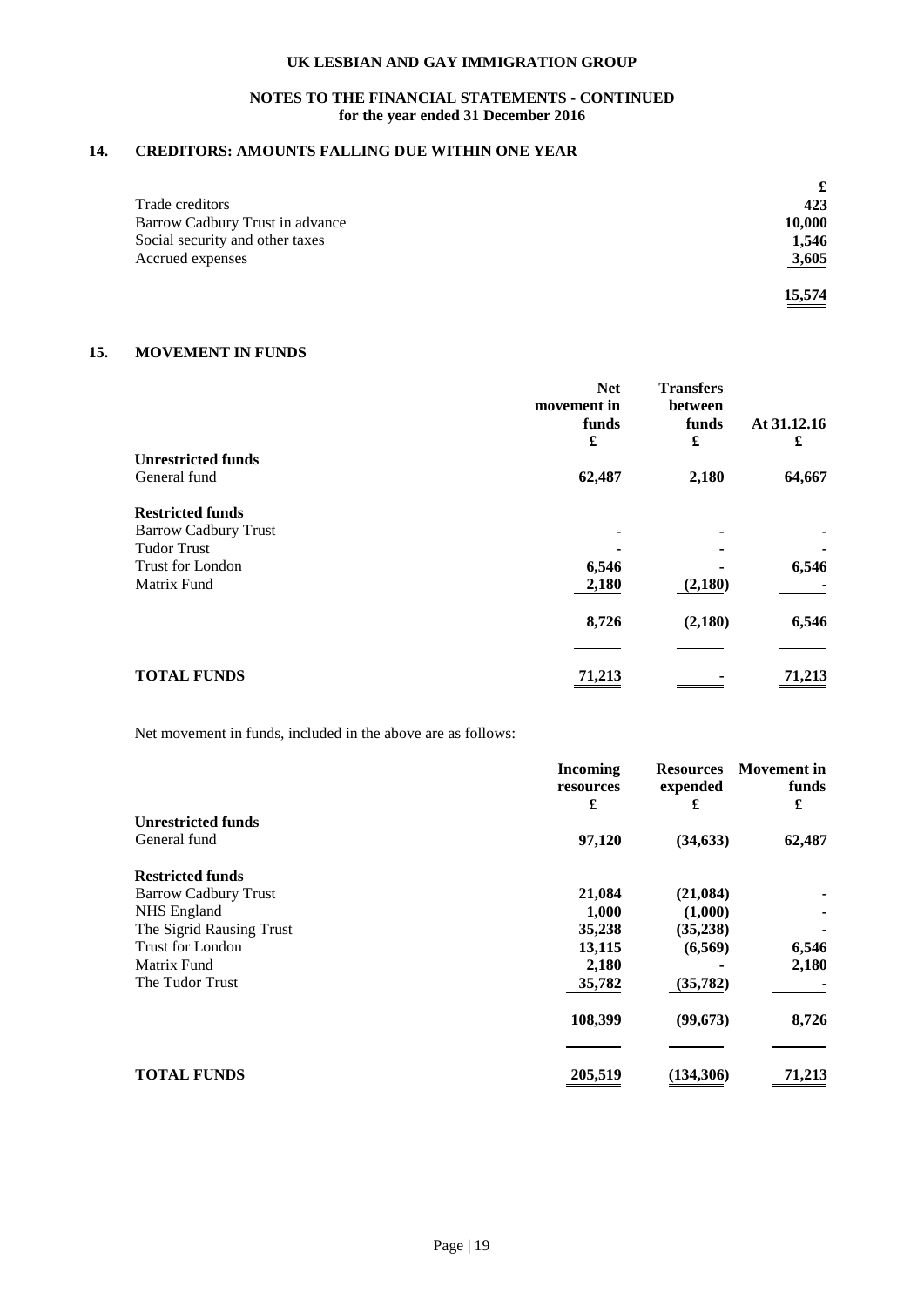#### **NOTES TO THE FINANCIAL STATEMENTS - CONTINUED for the year ended 31 December 2016**

# **15. MOVEMENT IN FUNDS - continued**

To show the movement of the incoming resources split between the monies from the unincorporated charity UK Lesbian and Gay Immigration Group (charity number 1101400) and the current charity, the below table has been prepared.

| Unincorporated  |                            | Total                      |
|-----------------|----------------------------|----------------------------|
| Charity's funds | UKLGIG                     | Incoming                   |
| carried forward | <b>CIO</b>                 | Resources                  |
|                 |                            |                            |
|                 |                            | 97,120                     |
|                 |                            |                            |
|                 |                            |                            |
|                 |                            |                            |
|                 |                            | 21,084                     |
|                 | 1,000                      | 1,000                      |
| 238             | 35,000                     | 35,238                     |
| 616             | 12,500                     | 13,116                     |
|                 | 2,180                      | 2,180                      |
| 25,781          |                            | 35,781                     |
| (25,000)        |                            |                            |
| 6,469           | 101,930                    | 108,399                    |
| 48,122          | 157,397                    | 205,519                    |
|                 | 45,028<br>(3,375)<br>4,834 | 55,467<br>16,250<br>35,000 |

#### **Reconciliation to Unincorporated Charity**

| Funds held by charity registered no 1101400                                           | 73.997   |
|---------------------------------------------------------------------------------------|----------|
| Accounting adjustment                                                                 | (875)    |
| Grant received in advance from Tudor Trust accounted in current period in the new CIO | (25,000) |
| Funds transferred to UKLGIG CIO                                                       | 48.122   |

### **Transfers between funds**

The funds transferred from restricted to unrestricted fund are carried out when the purpose of the restricted grant has been completed.

Other than the grant from Matrix (namely computers), the grants received were used to support the organisation's charitable activities and have been used for that purpose.

# **16. RELATED PARTY DISCLOSURES**

Included in donations for the current year are the funds, £48,122 transferred from the unincorporated charity UK Lesbian and Gay Immigration Group (charity number 1101400).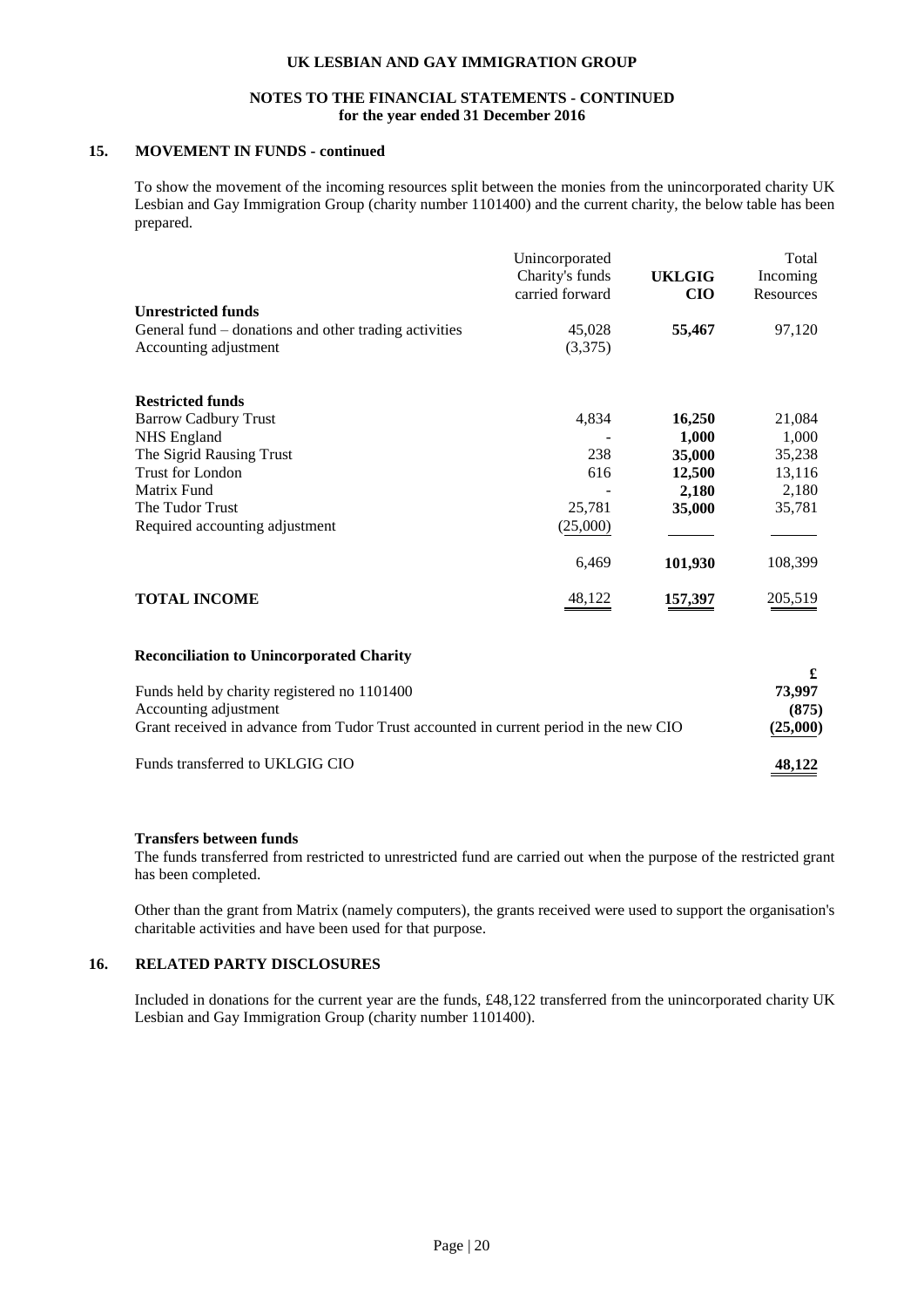# **DETAILED STATEMENT OF FINANCIAL ACTIVITIES for the year ended 31 December 2016**

## **INCOME AND ENDOWMENTS**

| <b>Donations and legacies</b>         |              |
|---------------------------------------|--------------|
| Donations                             | 68,506       |
| Solicitor affiliation fees            | 6,610        |
|                                       | 75,116       |
| Other trading activities              |              |
| Fundraising events                    | 4,480        |
| Outreach support                      | 600          |
| Research project                      | 15,000       |
|                                       | 20,080       |
| <b>Investment income</b>              |              |
| Deposit account interest              | 43           |
| <b>Charitable activities</b>          |              |
| Grants                                | 110,280      |
| <b>Total incoming resources</b>       | 205,519      |
| <b>EXPENDITURE</b>                    |              |
| <b>Raising donations and legacies</b> |              |
| Fundraising costs                     | 1,206        |
| Publicity costs                       | 848          |
| Charges on donations                  | 71           |
|                                       | 2,125        |
| <b>Charitable activities</b>          |              |
| Wages                                 | 85,612       |
| Social security                       | 4,376        |
| Rent & utilities                      | 18,851       |
| Insurance                             | 425          |
| Telephone                             | 2,458        |
| Printing, postage & stationery        | 1,569        |
| <b>Sundries</b>                       | 350          |
| Training                              | 890          |
| Conference fees                       | 1,606        |
| Subscriptions                         | 235          |
| Travel costs                          | 8,841        |
| Volunteer costs<br>Meeting costs      | 519<br>1,096 |
|                                       |              |
|                                       | 126,828      |